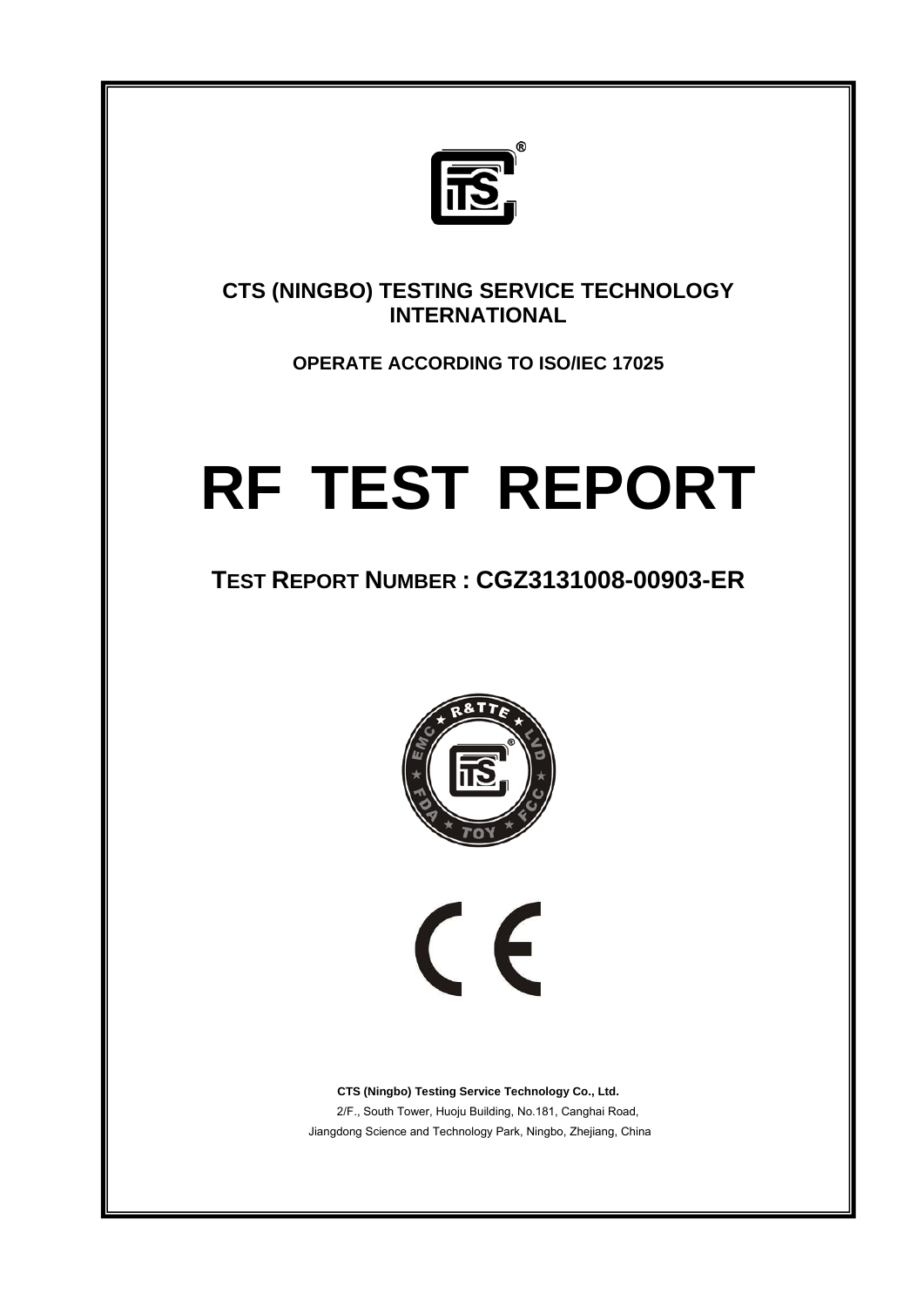



|                                                                                                                                                                                                                                                                                                                                                                                                                                                                                                                                         | <b>TEST REPORT</b><br>ETSI EN 300 220-1 V 2.4.1, ETSI EN 300 220-2 V 2.4.1<br>Electromagnetic compatibility and Radio spectrum matters(ERM); Short Range Devices(SRD); Radio<br>equiment to be used in the 25MHz to 1000MHz frequecey range with power levels ranging up to<br>500mW; Part 1: Technical characterisics and test methods , Part 2: Harmonized EN covering essential<br>requirements and article 3.2 of the R&TTE Directive |                     |
|-----------------------------------------------------------------------------------------------------------------------------------------------------------------------------------------------------------------------------------------------------------------------------------------------------------------------------------------------------------------------------------------------------------------------------------------------------------------------------------------------------------------------------------------|-------------------------------------------------------------------------------------------------------------------------------------------------------------------------------------------------------------------------------------------------------------------------------------------------------------------------------------------------------------------------------------------------------------------------------------------|---------------------|
| Report Reference No. : CGZ3131008-00903-ER                                                                                                                                                                                                                                                                                                                                                                                                                                                                                              |                                                                                                                                                                                                                                                                                                                                                                                                                                           |                     |
|                                                                                                                                                                                                                                                                                                                                                                                                                                                                                                                                         |                                                                                                                                                                                                                                                                                                                                                                                                                                           |                     |
|                                                                                                                                                                                                                                                                                                                                                                                                                                                                                                                                         | Testing Laboratory Name: CTS (Ningbo) Testing Service Technology Co., Ltd.                                                                                                                                                                                                                                                                                                                                                                |                     |
|                                                                                                                                                                                                                                                                                                                                                                                                                                                                                                                                         |                                                                                                                                                                                                                                                                                                                                                                                                                                           |                     |
|                                                                                                                                                                                                                                                                                                                                                                                                                                                                                                                                         | Guangzhou, Guangdong, China.                                                                                                                                                                                                                                                                                                                                                                                                              |                     |
|                                                                                                                                                                                                                                                                                                                                                                                                                                                                                                                                         | Testing location/ procedure  Full application of Harmonised standards ■<br>Partial application of Harmonised standards $\square$                                                                                                                                                                                                                                                                                                          |                     |
|                                                                                                                                                                                                                                                                                                                                                                                                                                                                                                                                         | Other standard testing method □                                                                                                                                                                                                                                                                                                                                                                                                           |                     |
| Applicant's name: SHERLOTRONICS SA (PTY) LTD.                                                                                                                                                                                                                                                                                                                                                                                                                                                                                           |                                                                                                                                                                                                                                                                                                                                                                                                                                           |                     |
|                                                                                                                                                                                                                                                                                                                                                                                                                                                                                                                                         |                                                                                                                                                                                                                                                                                                                                                                                                                                           |                     |
| <b>Test specification:</b>                                                                                                                                                                                                                                                                                                                                                                                                                                                                                                              |                                                                                                                                                                                                                                                                                                                                                                                                                                           |                     |
|                                                                                                                                                                                                                                                                                                                                                                                                                                                                                                                                         |                                                                                                                                                                                                                                                                                                                                                                                                                                           |                     |
| Test Report Form No: CTSEMC-1.0                                                                                                                                                                                                                                                                                                                                                                                                                                                                                                         |                                                                                                                                                                                                                                                                                                                                                                                                                                           |                     |
|                                                                                                                                                                                                                                                                                                                                                                                                                                                                                                                                         | TRF Originator: CTS (Ningbo) Testing Service Technology Co., Ltd.                                                                                                                                                                                                                                                                                                                                                                         |                     |
|                                                                                                                                                                                                                                                                                                                                                                                                                                                                                                                                         |                                                                                                                                                                                                                                                                                                                                                                                                                                           |                     |
| CTS (Ningbo) Testing Service Technology Co., Ltd.All rights reserved.<br>This publication may be reproduced in whole or in part for non-commercial purposes as long as the<br>CTS (Ningbo) Testing Service Technology Co., Ltd. is acknowledged as copyright owner and source of<br>the material. CTS (Ningbo) Testing Service Technology Co., Ltd. takes no responsibility for and will not<br>assume liability for damages resulting from the reader's interpretation of the reproduced material due to<br>its placement and context. |                                                                                                                                                                                                                                                                                                                                                                                                                                           |                     |
| Test item description.  WALL MOUNT REMOTE                                                                                                                                                                                                                                                                                                                                                                                                                                                                                               |                                                                                                                                                                                                                                                                                                                                                                                                                                           |                     |
|                                                                                                                                                                                                                                                                                                                                                                                                                                                                                                                                         |                                                                                                                                                                                                                                                                                                                                                                                                                                           |                     |
|                                                                                                                                                                                                                                                                                                                                                                                                                                                                                                                                         |                                                                                                                                                                                                                                                                                                                                                                                                                                           |                     |
| Model/Type reference : WMTX                                                                                                                                                                                                                                                                                                                                                                                                                                                                                                             |                                                                                                                                                                                                                                                                                                                                                                                                                                           |                     |
| Ratings/Frequency  Battery 3V                                                                                                                                                                                                                                                                                                                                                                                                                                                                                                           |                                                                                                                                                                                                                                                                                                                                                                                                                                           |                     |
|                                                                                                                                                                                                                                                                                                                                                                                                                                                                                                                                         |                                                                                                                                                                                                                                                                                                                                                                                                                                           |                     |
| <b>Compiled by:</b>                                                                                                                                                                                                                                                                                                                                                                                                                                                                                                                     | <b>Supervised by:</b>                                                                                                                                                                                                                                                                                                                                                                                                                     | <b>Approved by:</b> |

Kate zhang / File administrators Duke yang / Technique principal Vincent yao / Manager

Wee



Copyright of this report is owned by Centre of Testing Service and may not be reproduced other than in full except with the written approval of the issuing Company.

**CTS (Ningbo) Testing Service Technology Co., Ltd.** 2/F., South Tower, Huoju Building, No.181, Canghai Road, Jiangdong Science and Technology Park, Ningbo, Zhejiang, China Tel:+86-20-85543113 (32 lines) Fax:+86-20-38780406 See Reverse For Terms And Conditions of Service

**Report No.:** CGZ3131008-00903-ER Page 1 of 26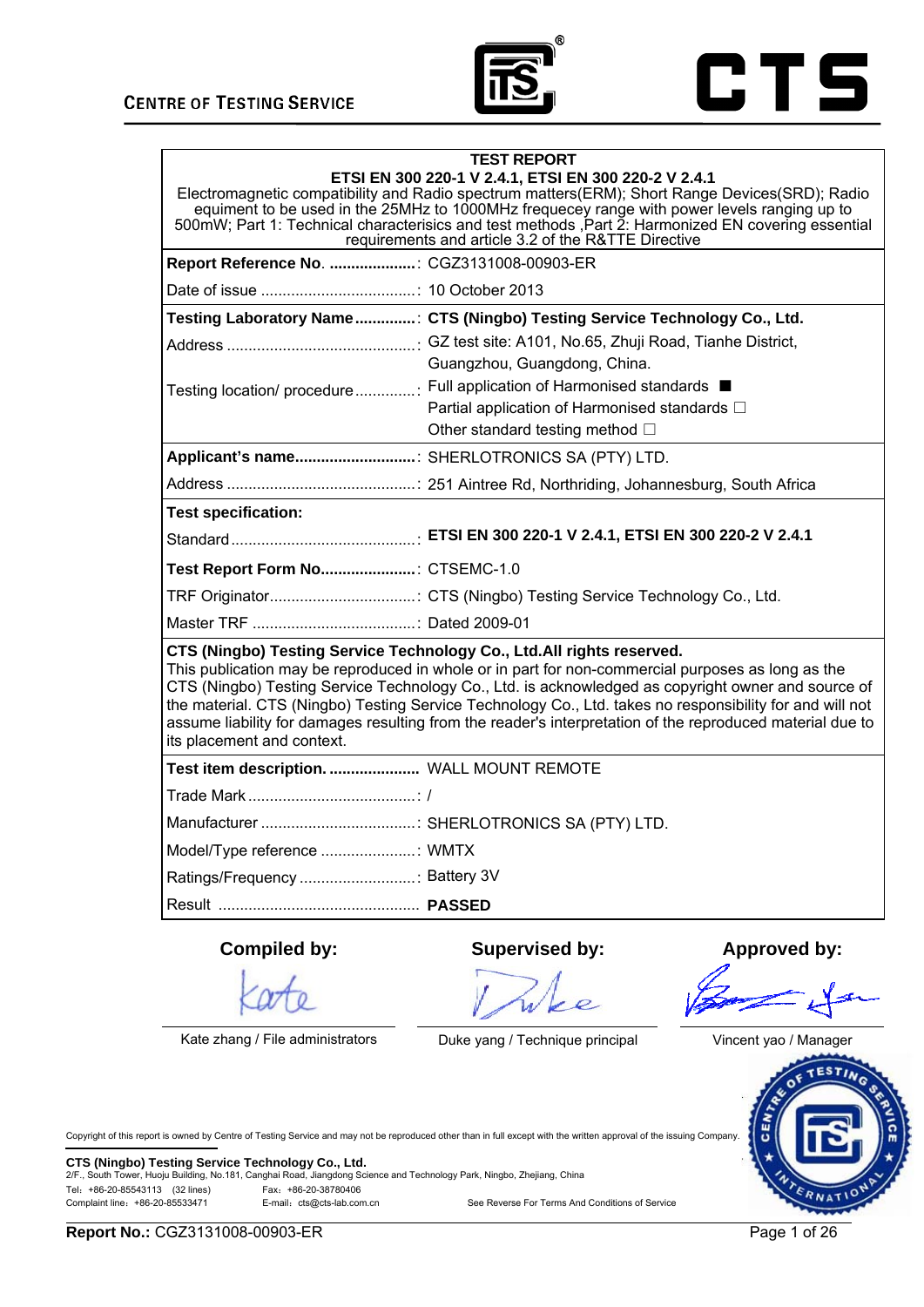Г





# **RF -- T E S T R E P O R T**

T

| CGZ3131008-00903-ER<br><b>Test Report No.:</b> | 10 October 2013<br>Date of issue                        |  |  |
|------------------------------------------------|---------------------------------------------------------|--|--|
| Type / Model                                   | <b>WMTX</b>                                             |  |  |
|                                                | <b>WALL MOUNT REMOTE</b>                                |  |  |
| Applicant                                      | SHERLOTRONICS SA (PTY) LTD.                             |  |  |
|                                                | 251 Aintree Rd, Northriding, Johannesburg, South Africa |  |  |
| Telephone<br>+11-4625101                       |                                                         |  |  |
| +11-4628177                                    |                                                         |  |  |
|                                                | Simon Knott                                             |  |  |
| Manufacturer                                   | SHERLOTRONICS SA (PTY) LTD.                             |  |  |
|                                                | 251 Aintree Rd, Northriding, Johannesburg, South Africa |  |  |
| Telephone                                      | +11-4625101                                             |  |  |
|                                                | +11-4628177                                             |  |  |
| Simon Knott                                    |                                                         |  |  |
|                                                |                                                         |  |  |
|                                                | SHERLOTRONICS SA (PTY) LTD.                             |  |  |
|                                                | 251 Aintree Rd, Northriding, Johannesburg, South Africa |  |  |
| Telephone                                      | +11-4625101                                             |  |  |
|                                                | +11-4628177                                             |  |  |
|                                                | Simon Knott                                             |  |  |

The test report merely corresponds to the test sample.

It is not permitted to copy extracts of these test result without the written permission of the test laboratory.

Copyright of this report is owned by Centre of Testing Service and may not be reproduced other than in full except with the written approval of the issuing Company.

**CTS (Ningbo) Testing Service Technology Co., Ltd.** 2/F., South Tower, Huoju Building, No.181, Canghai Road, Jiangdong Science and Technology Park, Ningbo, Zhejiang, China Tel:+86-20-85543113 (32 lines) Fax:+86-20-38780406 E-mail: cts@cts-lab.com.cn See Reverse For Terms And Conditions of Service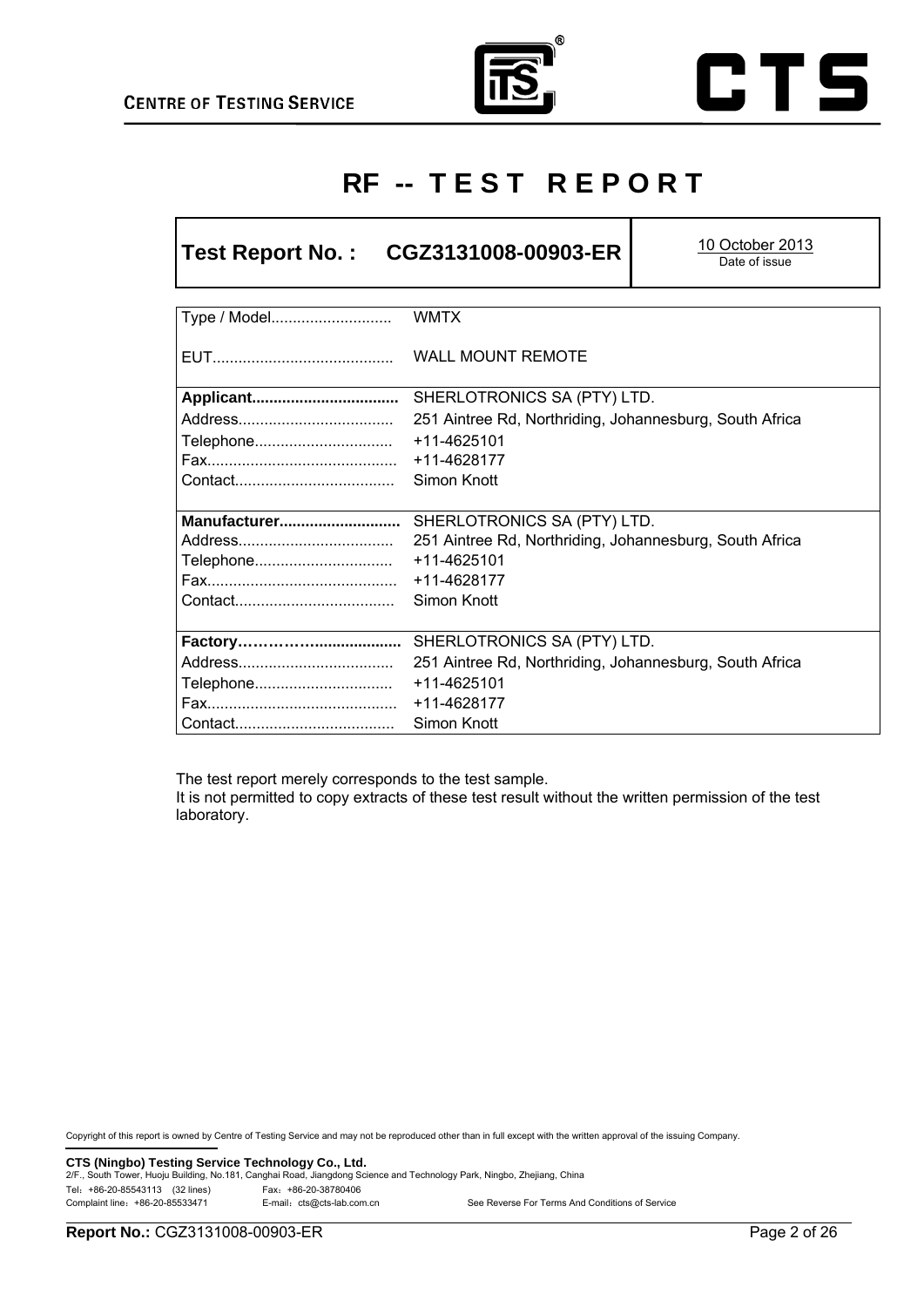



# **TABLE OF CONTENTS**

|                         | <b>Description</b>                                                   | Page |
|-------------------------|----------------------------------------------------------------------|------|
| 1                       |                                                                      |      |
| $\mathbf{2}$            |                                                                      |      |
|                         |                                                                      |      |
|                         |                                                                      |      |
| 3                       |                                                                      |      |
|                         |                                                                      |      |
|                         |                                                                      |      |
|                         |                                                                      |      |
| $\overline{\mathbf{4}}$ |                                                                      |      |
|                         |                                                                      |      |
|                         |                                                                      |      |
|                         |                                                                      |      |
|                         |                                                                      |      |
|                         |                                                                      |      |
| 5                       |                                                                      |      |
|                         |                                                                      |      |
|                         |                                                                      |      |
|                         |                                                                      |      |
|                         |                                                                      |      |
| 6                       |                                                                      |      |
|                         |                                                                      |      |
| 7                       |                                                                      |      |
|                         | 7.1. Photo of radiated emission measurement (R.E. Electric field) 21 |      |
| 8                       |                                                                      |      |
| 9                       |                                                                      |      |

Copyright of this report is owned by Centre of Testing Service and may not be reproduced other than in full except with the written approval of the issuing Company.

CTS (Ningbo) Testing Service Technology Co., Ltd.

2/F., South Tower, Huoju Building, No.181, Canghai Road, Jiangdong Science and Technology Park, Ningbo, Zhejiang, China Tel: +86-20-85543113 (32 lines) Fax: +86-20-38780406 Complaint line: +86-20-85533471 E-mail: cts@cts-lab.com.cn See Reverse For Terms And Conditions of Service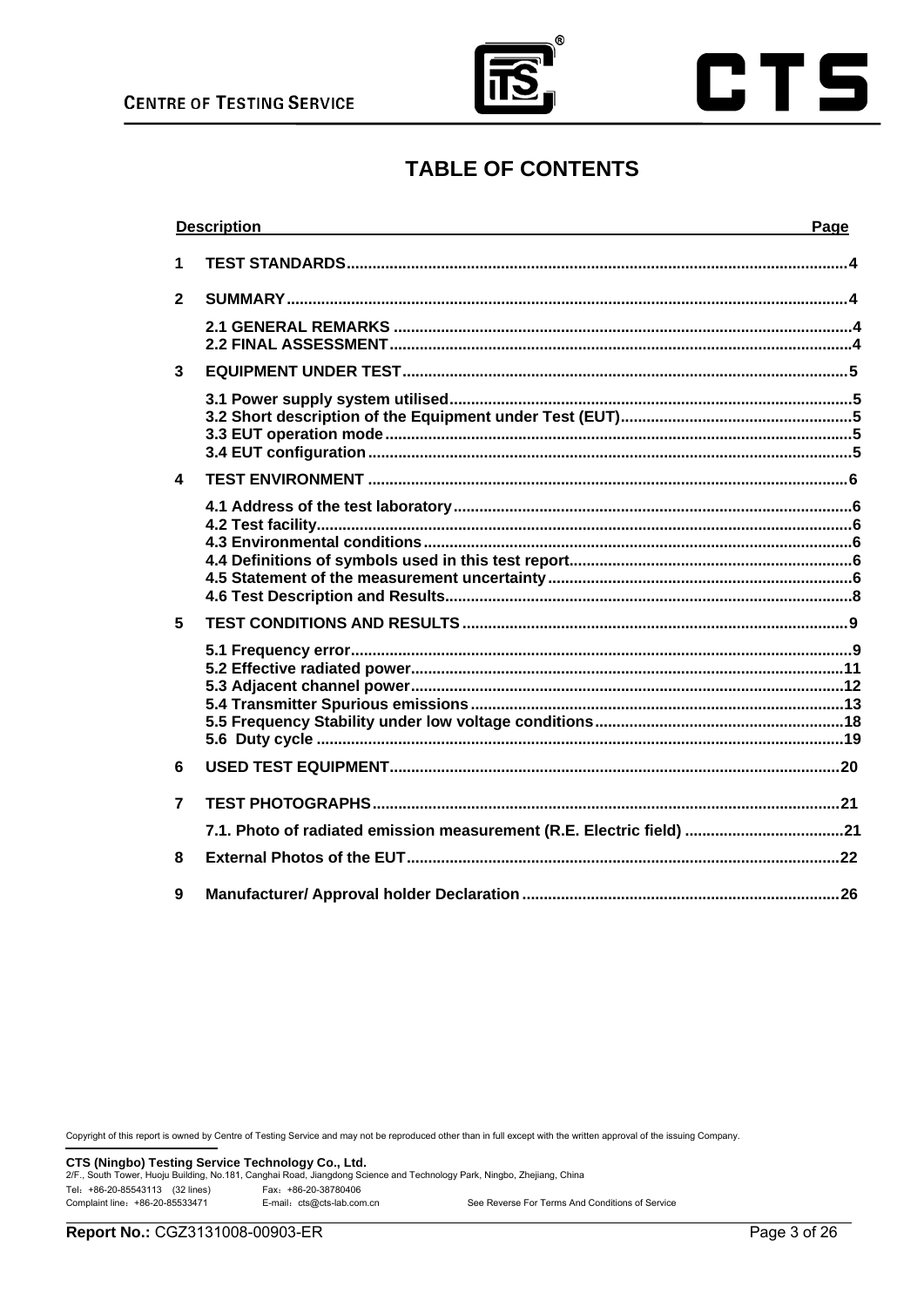

## **1 TEST STANDARDS**

The tests were performed according to following standards:

#### **ETSI EN 300 220-1 V 2.4.1, ETSI EN 300 220-2 V 2.4.1**

Electromagnetic compatibility and Radio spectrum matters(ERM); Short Range Devices(SRD); Radio equiment to be used in the 25MHz to 1000MHz frequecey range with power levels ranging up to 500mW;

Part 1: Technical characterisics and test methods ,

Part 2: Harmonized EN covering essential requirements and article 3.2 of the R&TTE Directive.

## **2 SUMMARY**

## **2.1 GENERAL REMARKS**

| Date of receipt of test sample | 09 October 2013    |
|--------------------------------|--------------------|
|                                |                    |
| Testing commenced on           | 09~10 October 2013 |
|                                |                    |
| Testing concluded on           | 10 October 2013    |
|                                |                    |

## **2.2 FINAL ASSESSMENT**

The RF requirements pertaining to the technical standards and tested operation modes are

- - fulfilled.
- □ **not** fulfilled.

The equipment under test

■ - fulfils the RF requirements cited on page 1.

□ - **does not** fulfil the RF requirements cited on page 1.

Copyright of this report is owned by Centre of Testing Service and may not be reproduced other than in full except with the written approval of the issuing Company.

**CTS (Ningbo) Testing Service Technology Co., Ltd.**<br>2/F., South Tower, Huoju Building, No.181, Canghai Road, Jiangdong Science and Technology Park, Ningbo, Zhejiang, China Tel:+86-20-85543113 (32 lines) Fax:+86-20-38780406 Complaint line: +86-20-85533471 E-mail: cts@cts-lab.com.cn See Reverse For Terms And Conditions of Service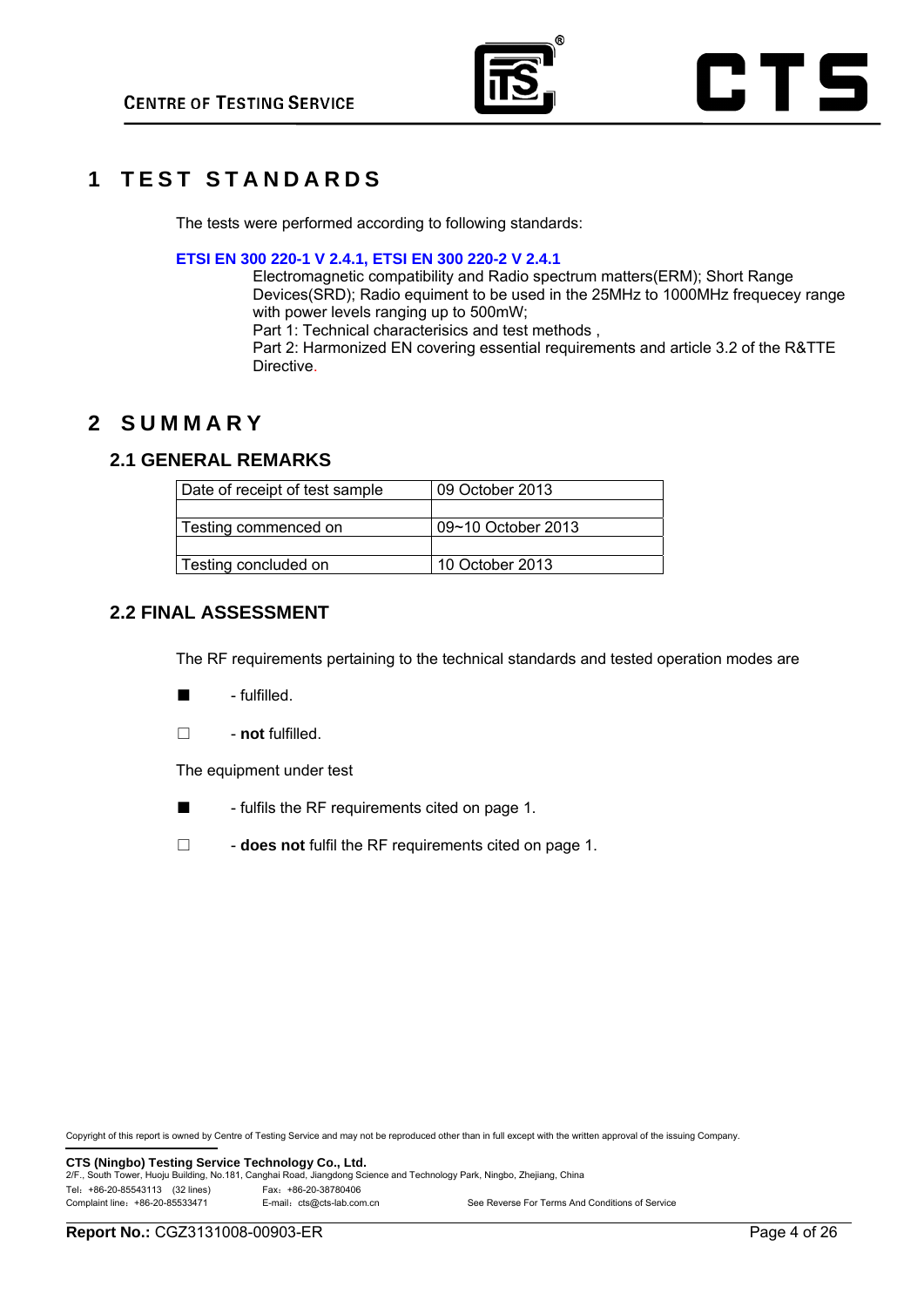



## **3 EQUIPMENT UNDER TEST**

#### **3.1 Power supply system utilised**

Power supply voltage: ■ Battery 3V

 $\Box$  Other (Specified blank below)

## **3.2 Short description of the Equipment under Test (EUT)**

Number of tested samples: 1 Serial number: Prototype Frequency band: 433.902 MHz Modulation: AM OOK

#### **3.3 EUT operation mode**

The equipment under test was operated during the measurement under the following conditions:

■ - TX

| <b>Operating Mode:</b> |
|------------------------|
|------------------------|

Emissions tests………….: According to **ETSI EN 300 220-1 V 2.4.1, ETSI EN 300 220-2 V 2.4.1** searching for the highest disturbance.

## **3.4 EUT configuration**

(The CDF filled by the applicant can be viewed at the test laboratory.)

The following peripheral devices and interface cables were connected during the measurement:

Not Applicable

Copyright of this report is owned by Centre of Testing Service and may not be reproduced other than in full except with the written approval of the issuing Company.

**CTS (Ningbo) Testing Service Technology Co., Ltd.** 2015 Contology Co., Ltd. 2/F., South Tower, Ningbo, Zhejiang, China Tel:+86-20-85543113 (32 lines) Fax:+86-20-38780406 Complaint line: +86-20-85533471 E-mail: cts@cts-lab.com.cn See Reverse For Terms And Conditions of Service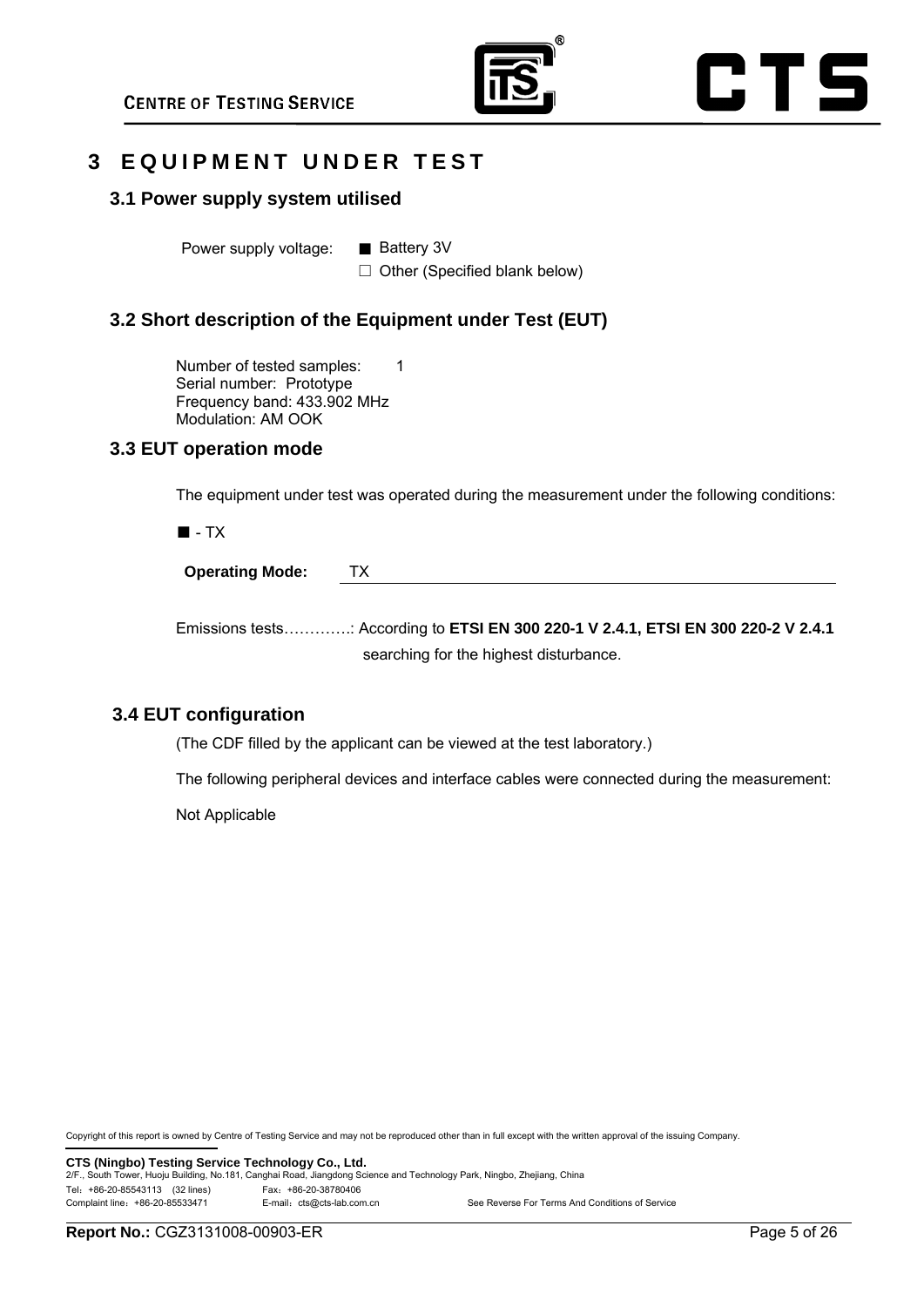

## **4 T E S T E N V I R O N M E N T**

### **4.1 Address of the test laboratory**

GZ test site: A101, No.65, Zhuji Road, Tianhe District, Guangzhou, Guangdong, China

Tel:+86-20-85543113 (32 lines) Fax:+86-20-38780406

#### **4.2 Test facility**

The test facility is recognized, certified, or accredited by the following organizations:

## **CNAS-Lab Code: L3394**

CTS (Ningbo) Testing Service Technology Co., Ltd. has been assessed and proved to be in compliance with CNAS-CL01: 2006 Accreditation Criteria for Testing and Calibration Laboratories (identical to ISO/IEC 17025: 2005 General Requirements) for the Competence of Testing and Calibration Laboratories.

## **IC-Registration No.: 8374A**

The 3m Alternate Test Site of CTS (Ningbo) Testing Service Technology Co., Ltd. has been registered by Certification and Engineering Bureau of Industry Canada for the performance of radiated measurements with Registration No. 8374 on June 06, 2011 .

## **FCC-Registration No.: 971995**

CTS (Ningbo) Testing Service Technology Co., Ltd. EMC Laboratory has been registered and fully described in a report filed with the FCC (Federal Communications Commission). The acceptance letter from the FCC is maintained in our files. Registration No.971995, July 13, 2012.

#### **4.3 Environmental conditions**

During the measurement the environmental conditions were within the listed ranges:

| Temperature:          | $15 - 35$ ° C |
|-----------------------|---------------|
|                       |               |
| Humidity:             | $25 - 75$ %   |
|                       |               |
| Atmospheric pressure: | 86~106 kPa    |

#### **4.4 Definitions of symbols used in this test report**

- - The black square indicates that the listed condition. standard or equipment is applicable for this report.
- $\Box$  The empty square indicates that the listed condition, standard or equipment is **not** applicable for this report.

#### **4.5 Statement of the measurement uncertainty**

The data and results referenced in this document are true and accurate. The reader is cautioned that there may be errors within the calibration limits of the equipment and facilities. The measurement uncertainty was calculated for all measurements listed in this test report acc. to CISPR 16 - 4 "Specification for radio disturbance and immunity measuring apparatus and methods – Part 4: Uncertainty in EMC Measurements" and is documented in the CTS quality system acc. to DIN EN ISO/IEC 17025. Furthermore, component and process variability of devices similar to that tested may result in additional deviation. The manufacturer has the sole responsibility of continued compliance of the device.

Copyright of this report is owned by Centre of Testing Service and may not be reproduced other than in full except with the written approval of the issuing Company.

**CTS (Ningbo) Testing Service Technology Co., Ltd.**<br>2/F., South Tower, Huoju Building, No.181, Canghai Road, Jiangdong Science and Technology Park, Ningbo, Zhejiang, China Tel:+86-20-85543113 (32 lines) Fax:+86-20-38780406 Complaint line: +86-20-85533471 E-mail: cts@cts-lab.com.cn See Reverse For Terms And Conditions of Service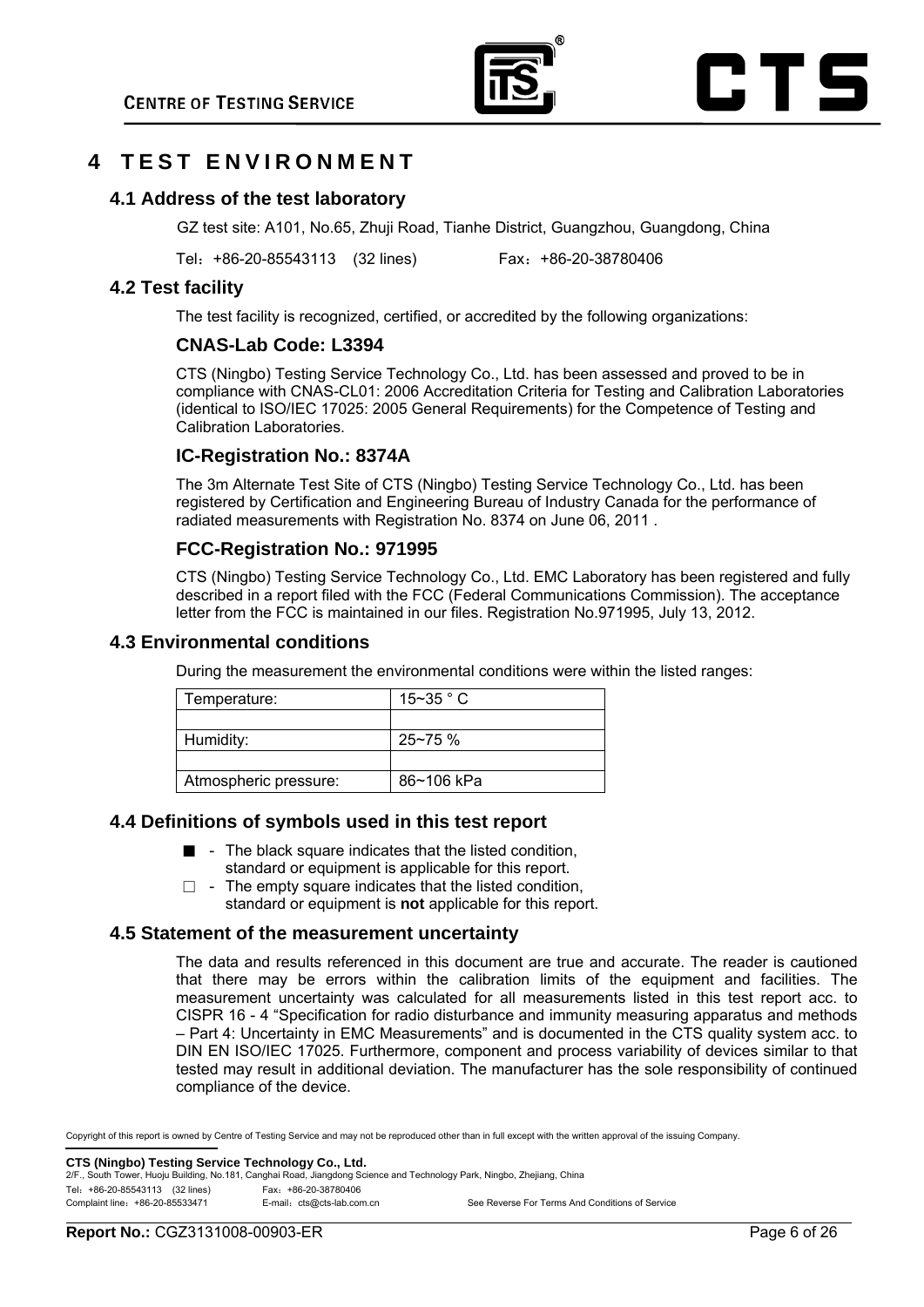

# **CTS**

| <b>Parameter</b>                   | <b>Uncertainty</b> |
|------------------------------------|--------------------|
| Total RF Power                     | $\pm 1.914$ dB     |
| <b>RF Power density, Conducted</b> | $\pm 1.5$ dB       |
| Frequency Range                    | $+0.227$ KHz       |
| All emissions, Radiated            | $\pm 4.04$ dB      |
| Temperature                        | $+0.3$ °C          |
| Humidity                           | $\pm 2.0\%$ RH     |
| Voltage(DC)                        | $\pm 0.223$        |
| Voltage(AC,<10KHz)                 | $\pm 0.262$        |

Copyright of this report is owned by Centre of Testing Service and may not be reproduced other than in full except with the written approval of the issuing Company.

**CTS (Ningbo) Testing Service Technology Co., Ltd.** 2/F., South Tower, Huoju Building, No.181, Canghai Road, Jiangdong Science and Technology Park, Ningbo, Zhejiang, China Tel: +86-20-85543113 (32 lines)<br>
Complaint line: +86-20-85533471 E-mail: cts@cts-lab.com.cn See Reverse For Terms And Conditions of Service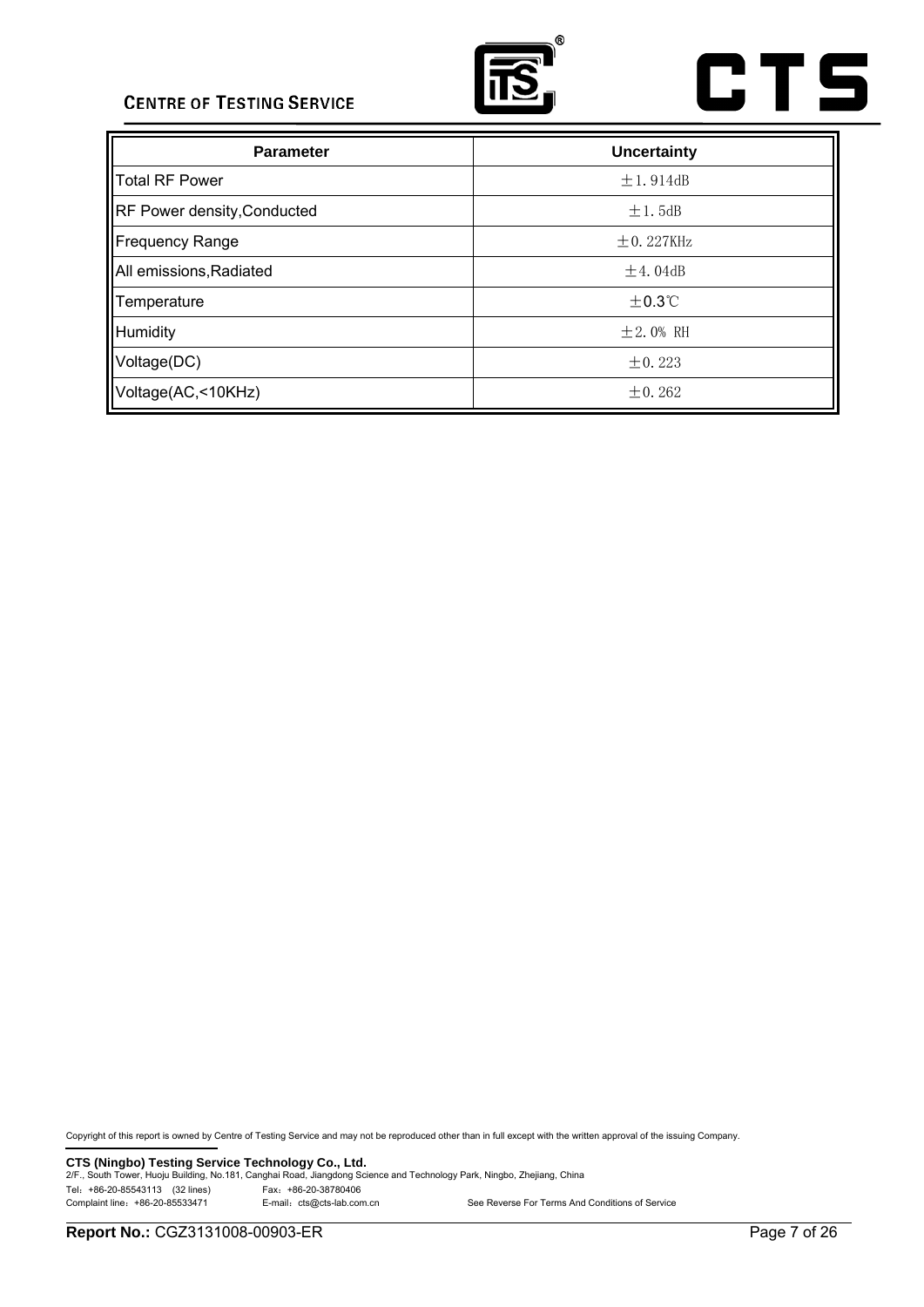

## **4.6 Test Description and Results**

| Test case                                             | Subclause | <b>Results</b> |
|-------------------------------------------------------|-----------|----------------|
| <b>TRANSMITTER PARAMETERS</b>                         |           |                |
| Frequency error                                       | 7.1       | <b>PASS</b>    |
| Carrier power (conducted)                             | 7.2       | N/A            |
| Effective radiated power                              | 7.3       | <b>PASS</b>    |
| Spread spectrum modulation                            | 7.4       | N/A            |
| <b>Transient power</b>                                | 7.5       | N/A            |
| Adjacent channel power                                | 7.6       | <b>PASS</b>    |
| Modulation bandwidth for wideband<br>equipment        | 7.7       | N/A            |
| Spurious emissions                                    | 7.8       | <b>PASS</b>    |
| Frequency stability under low voltage<br>conditions   | 7.9       | <b>PASS</b>    |
| Duty cycle                                            | 7.10      | <b>PASS</b>    |
| <b>RECEIVER PARAMETERS</b>                            |           |                |
| Maximum usable sensitivity                            | 8.1       | N/A            |
| Receiver LBT threshold and transmitter<br>max on-time | 8.2       | N/A            |
| Adjacent band selectivity                             | 8.3       | N/A            |
| <b>Blocking or desensitization</b>                    | 8.4       | N/A            |
| Receiver spurious radiations                          | 8.6       | <b>PASS</b>    |
| Note: N/A= Not applicable                             |           |                |

Copyright of this report is owned by Centre of Testing Service and may not be reproduced other than in full except with the written approval of the issuing Company.

**CTS (Ningbo) Testing Service Technology Co., Ltd.** 2/F., South Tower, Huoju Building, No.181, Canghai Road, Jiangdong Science and Technology Park, Ningbo, Zhejiang, China Tel:+86-20-85543113 (32 lines) Fax:+86-20-38780406 See Reverse For Terms And Conditions of Service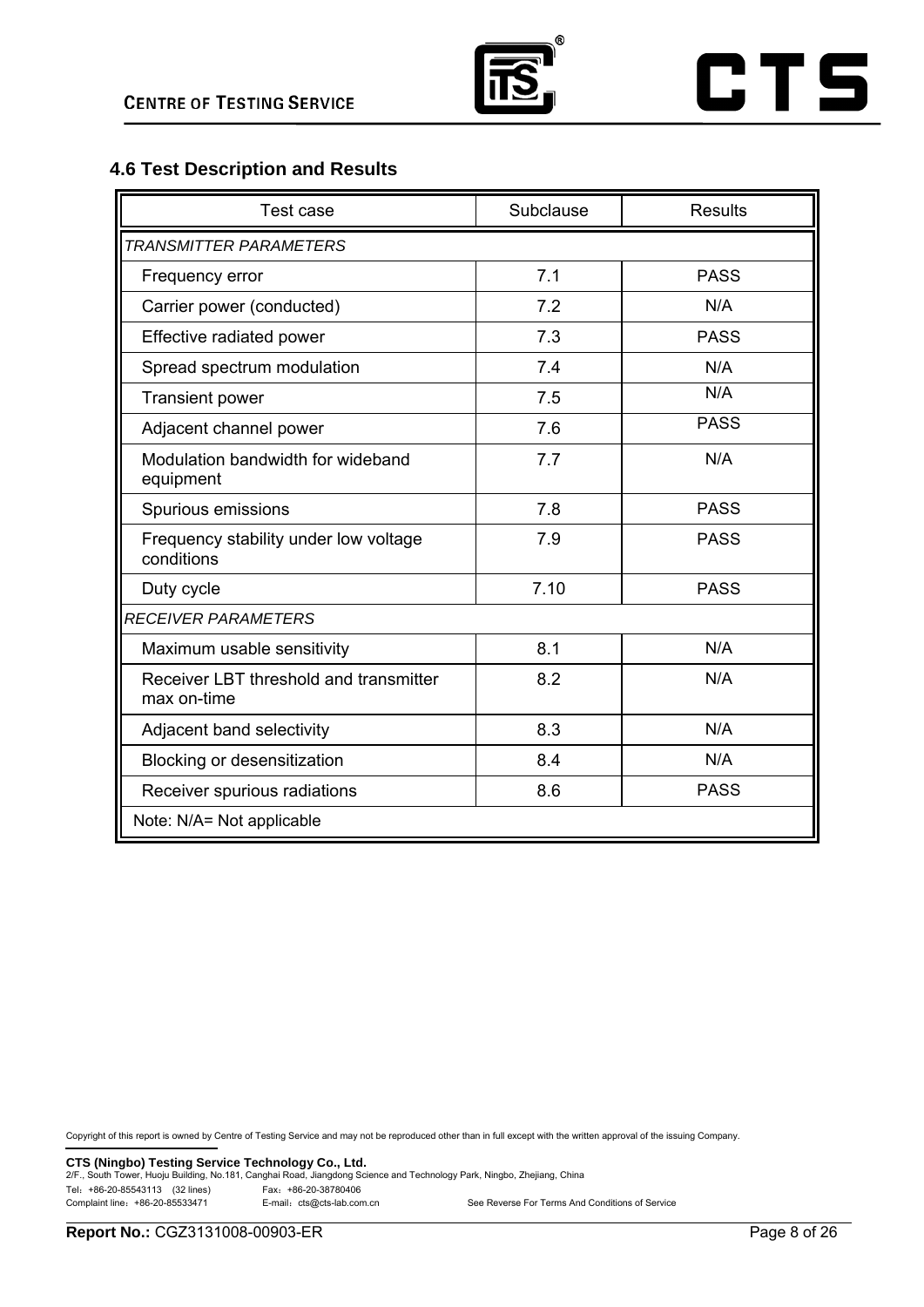

# **5 TEST CONDITIONS AND RESULTS**

## **5.1 Frequency error**

For test instruments and accessories used see section 6 part **6.1**.

#### **5.1.1 Limit for normal and extreme test conditions**

#### **Frequency error for systems with channel spacings of less than or equal to 25KHz**

| Channelization                                                                                                                                                                                                                                          | Frequency error limit(KHz) |                    |                         |                      |                       |
|---------------------------------------------------------------------------------------------------------------------------------------------------------------------------------------------------------------------------------------------------------|----------------------------|--------------------|-------------------------|----------------------|-----------------------|
|                                                                                                                                                                                                                                                         | <47MHz                     | 47MHz to<br>137MHz | $>137$ MHz to<br>300MHz | >300MHz to<br>500MHz | >500MHz to<br>1000MHz |
| Channelized                                                                                                                                                                                                                                             | $\pm 10, 0$                | $\pm 10.0$         | $\pm 10.0$              | $\pm 10.0$           | $\pm 10, 0$           |
| Systems                                                                                                                                                                                                                                                 |                            |                    |                         |                      |                       |
| NOTE 1: Adjacent channel power as defined in clause 7.6.1 shall not exceed the limit in clause 7.6.3.<br>NOTE 2: For equipment having a channel spacing of 12,5 kHz or less, the frequency error limit shall not exceed<br>50 % of the channel spacing. |                            |                    |                         |                      |                       |

#### **Frequency error for all others systems**

| Operating frequency                                                                | Frequency error limit (ppm), see note |  |
|------------------------------------------------------------------------------------|---------------------------------------|--|
| $\leq$ 1000MHz                                                                     | $\pm 100$                             |  |
| NOTE: The frequency error measured shall not exceed the designated frequency band. |                                       |  |

#### **5.1.2 Test Procedure reference clause 7.1.2.1 of ETSI EN 300 220-1 V 2.4.1**

#### **5.1.3 Test Results for normal and extreme test conditions**

This measurement is only applicable if the equipment is capable of producing an unmodulated carrier. Note:This equipments can not produce an unmodulated carrier.

Copyright of this report is owned by Centre of Testing Service and may not be reproduced other than in full except with the written approval of the issuing Company.

**CTS (Ningbo) Testing Service Technology Co., Ltd.**<br>2/F., South Tower, Huoju Building, No.181, Canghai Road, Jiangdong Science and Technology Park, Ningbo, Zhejiang, China Tel:+86-20-85543113 (32 lines) Fax:+86-20-38780406 Complaint line: +86-20-85533471 E-mail: cts@cts-lab.com.cn See Reverse For Terms And Conditions of Service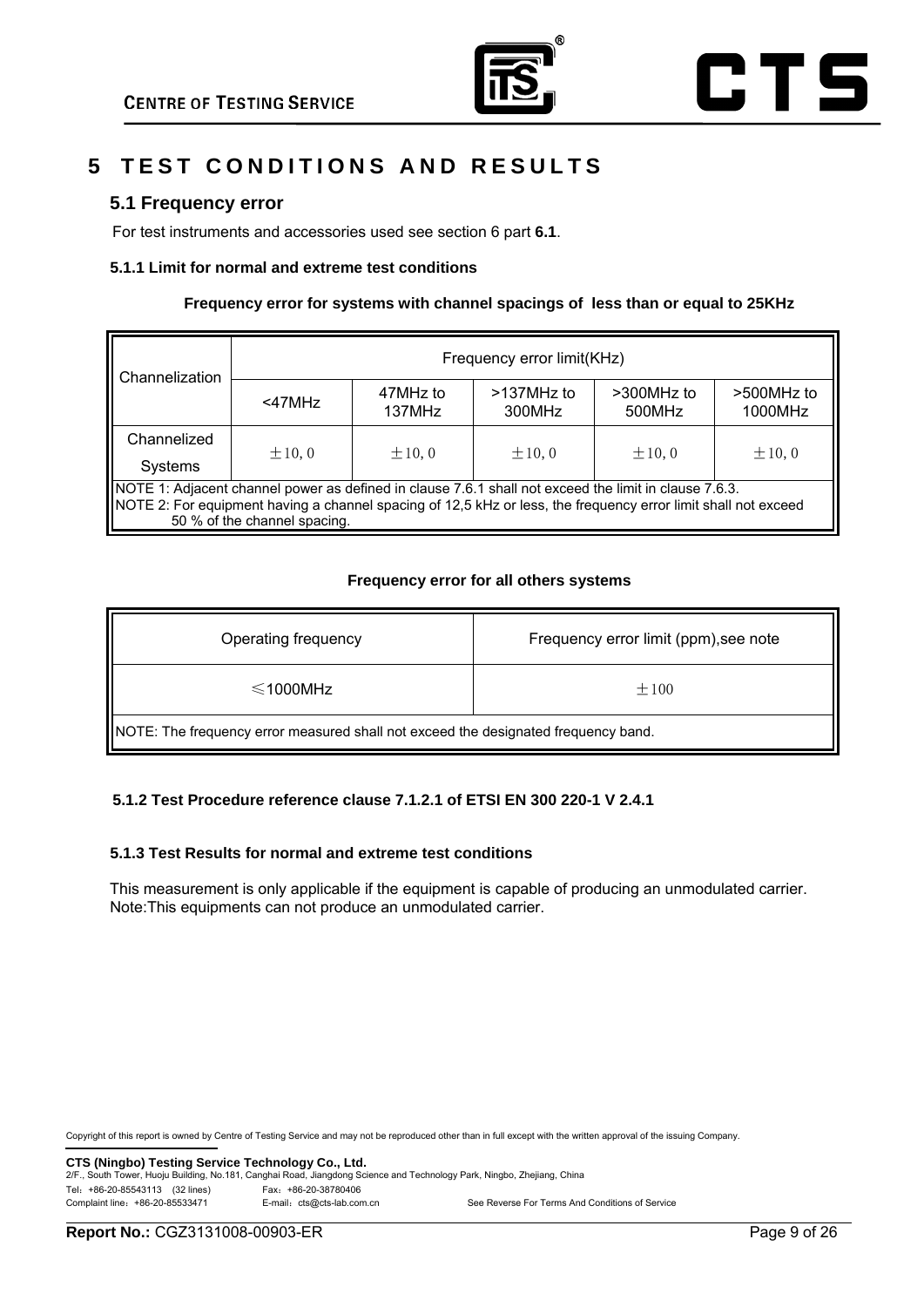



| <b>Test Temp.</b> | <b>Test Voltage</b><br>(V dc)                      | <b>Frequency</b><br>(MHz) | Error<br>(KHz) | Limit<br>(ppm) |
|-------------------|----------------------------------------------------|---------------------------|----------------|----------------|
|                   | 3.45                                               | 433.905                   | +3             |                |
| -20 $^{\circ}$ C  | 3.00                                               | 433.901                   | -1             |                |
|                   | 2.55                                               | 433.903                   | $+2$           |                |
|                   | 3.45                                               | 433.902                   | 0              |                |
| $25^{\circ}$ C    | 3.00                                               | 433.902                   | 0              | $\pm 100$      |
|                   | 2.55                                               | 433.903                   | $+1$           |                |
|                   | 3.45                                               | 433.902                   | 0              |                |
| $55^{\circ}$ C    | 3.00                                               | 433.902                   | 0              |                |
|                   | 2.55                                               | 433.901                   | $-1$           |                |
|                   | <b>Measurement uncertainty</b><br>$\pm$ 0.227(KHz) |                           |                |                |
|                   | <b>Test Result: PASS</b>                           |                           |                |                |

Copyright of this report is owned by Centre of Testing Service and may not be reproduced other than in full except with the written approval of the issuing Company.

**CTS (Ningbo) Testing Service Technology Co., Ltd.** 2/F., South Tower, Huoju Building, No.181, Canghai Road, Jiangdong Science and Technology Park, Ningbo, Zhejiang, China Tel: +86-20-85543113 (32 lines)<br>
Complaint line: +86-20-85533471 E-mail: cts@cts-lab.com.cn See Reverse For Terms And Conditions of Service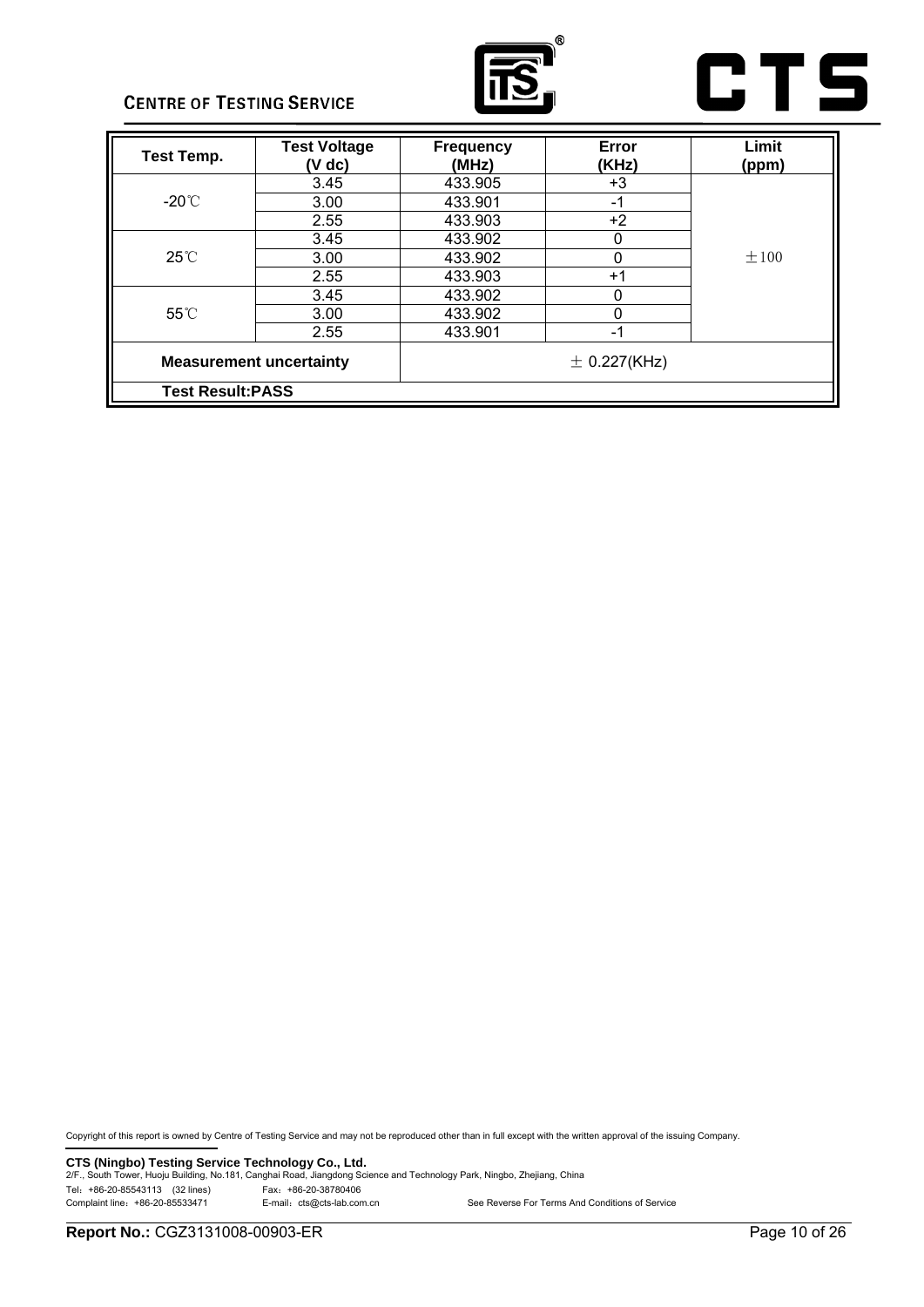

## **5.2 Effective radiated power**

For test instruments and accessories used see section 6 part **6.2**.

#### **5.2.1 Limit for normal test conditions**

| Class | Power level        |
|-------|--------------------|
| 5a    | 0,025 mW/-16.0 dBm |
| 7a    | 5 mW/7.0 dBm       |
| 8     | 10 mW/10.0 dBm     |
| 9     | 25 mW/14.0 dBm     |
| 11    | 100 mW/20.0 dBm    |
| 12    | 500 mW/27.0 dBm    |

The class designation is based on CEPT/ERC Recommendation 70-03.

#### **5.2.2 Test Procedure reference clause 7.3.2 of ETSI EN 300 220-1 V 2.4.1**

#### **5.2.3 Test Results for normal test conditions**

This measurement applies to equipment with an integral antenna and to equipment with an antenna connector and equipped with an antenna as declared by the applicant.

The power was measured with an modulated carrier.

| Test conditions                 |                | <b>Test Frequency</b> | <b>TRANSMITTER POWER</b> |       |  |
|---------------------------------|----------------|-----------------------|--------------------------|-------|--|
|                                 |                | [MHz]                 | [dBm]                    | [mw]  |  |
| $T_{\text{nom}}$ = 25 °C        | Vnom = $3.0 V$ | 433.902               | $-17.42$                 | 0.018 |  |
| <b>Measurement uncertainty:</b> |                | $±$ 4.04 dB           |                          |       |  |
| <b>Test Results:</b>            |                | <b>PASS</b>           |                          |       |  |

| Test hv   |            |
|-----------|------------|
| Test date | 2013-10-09 |

Copyright of this report is owned by Centre of Testing Service and may not be reproduced other than in full except with the written approval of the issuing Company.

**CTS (Ningbo) Testing Service Technology Co., Ltd.**<br>2/F., South Tower, Huoju Building, No.181, Canghai Road, Jiangdong Science and Technology Park, Ningbo, Zhejiang, China Tel:+86-20-85543113 (32 lines) Fax:+86-20-38780406

Complaint line: +86-20-85533471 E-mail: cts@cts-lab.com.cn See Reverse For Terms And Conditions of Service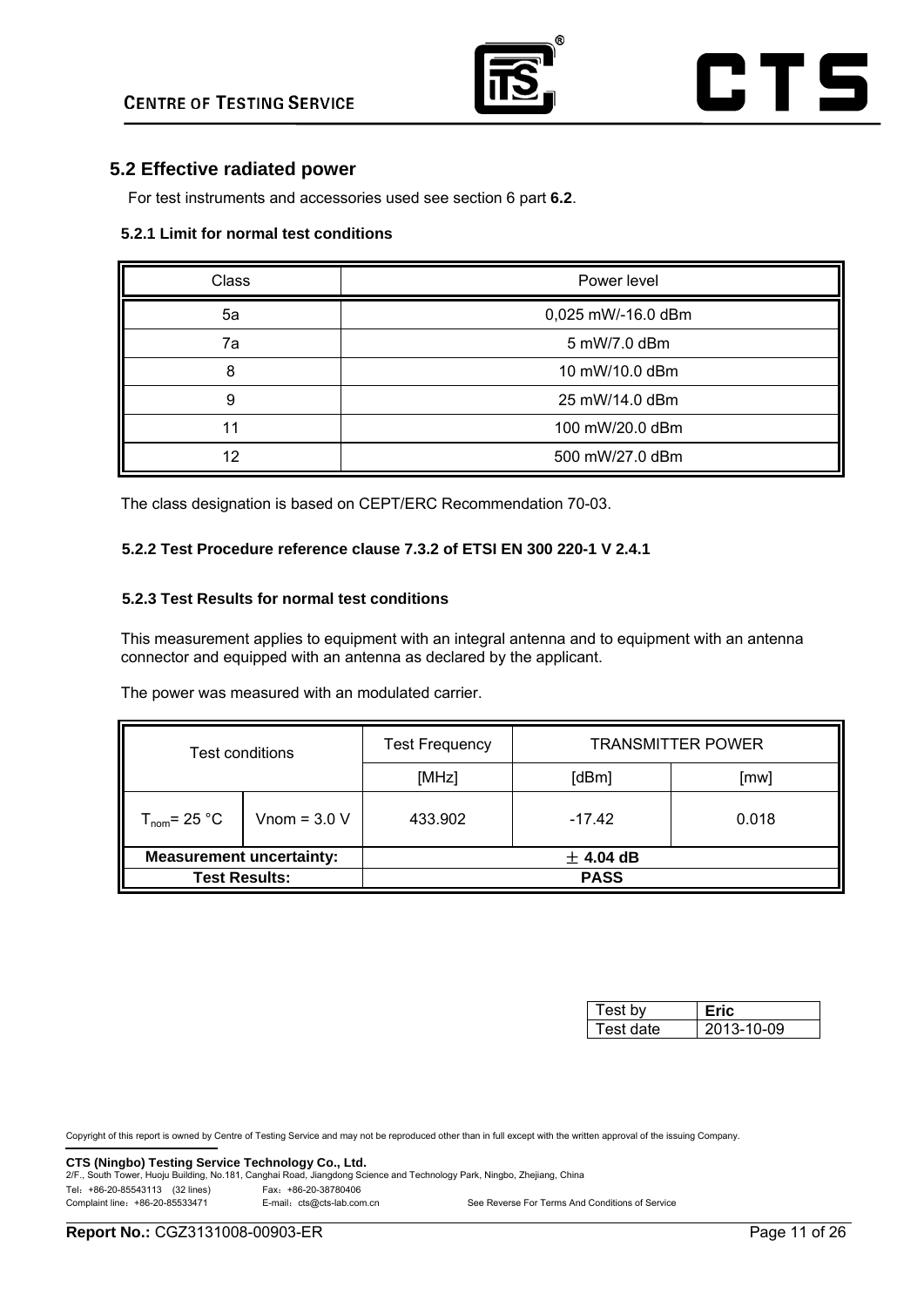

## **5.3 Adjacent channel power**

For test instruments and accessories used see section 6 part **6.3**.

#### **5.3.1 Limit for normal and extreme test conditions**

| Channel separation of the EUT | normal test conditions | extreme test conditions |
|-------------------------------|------------------------|-------------------------|
| $<$ 20 kHz                    | 10 $\mu$ W (-20dBm)    | 32 µW (-15,059dBm)      |
| $\geq$ 20 kHz                 | 200 nW(-36,989dBm)     | 640 nW(-31,940dBm)      |

#### **5.3.2 Test Procedure reference clause 7.6.2 of ETSI EN 300 220-1 V 2.4.1**

#### **5.3.3 Test result**

#### **5.3.3 This measurement are not applicable for wide band equipment.**

| Test conditions          |                           | Test results(dBm)            | Limits             | Results |
|--------------------------|---------------------------|------------------------------|--------------------|---------|
| $T_{\text{nom}}$ =25 °C  | Vnom = $3.00$ V           |                              | 10 μW (-20dBm)     | Pass    |
|                          |                           |                              |                    | Pass    |
| $T_{min}$ =-10 °C        | Vnom $=3.00V$             | -43.50                       | 32 µW (-15,059dBm) | Pass    |
|                          |                           |                              |                    | Pass    |
| $T_{\text{max}}$ = 55 °C | $V_{\text{min}} = 3.00 V$ | 32 µW (-15,059dBm)<br>-42.44 |                    | Pass    |
| Measurement uncertainty  |                           | $\pm$ 3 dB                   |                    |         |

Comment:Channle Separation of the EUT< 20 kHz

| Test bv    |            |
|------------|------------|
| Test date. | 2013-10-09 |

Copyright of this report is owned by Centre of Testing Service and may not be reproduced other than in full except with the written approval of the issuing Company.

**CTS (Ningbo) Testing Service Technology Co., Ltd.** 2/F., South Tower, Huoju Building, No.181, Canghai Road, Jiangdong Science and Technology Park, Ningbo, Zhejiang, China Tel: +86-20-85543113 (32 lines)<br>Complaint line: +86-20-85533471 E-mail: cts@cts-lab.com

E-mail: cts@cts-lab.com.cn See Reverse For Terms And Conditions of Service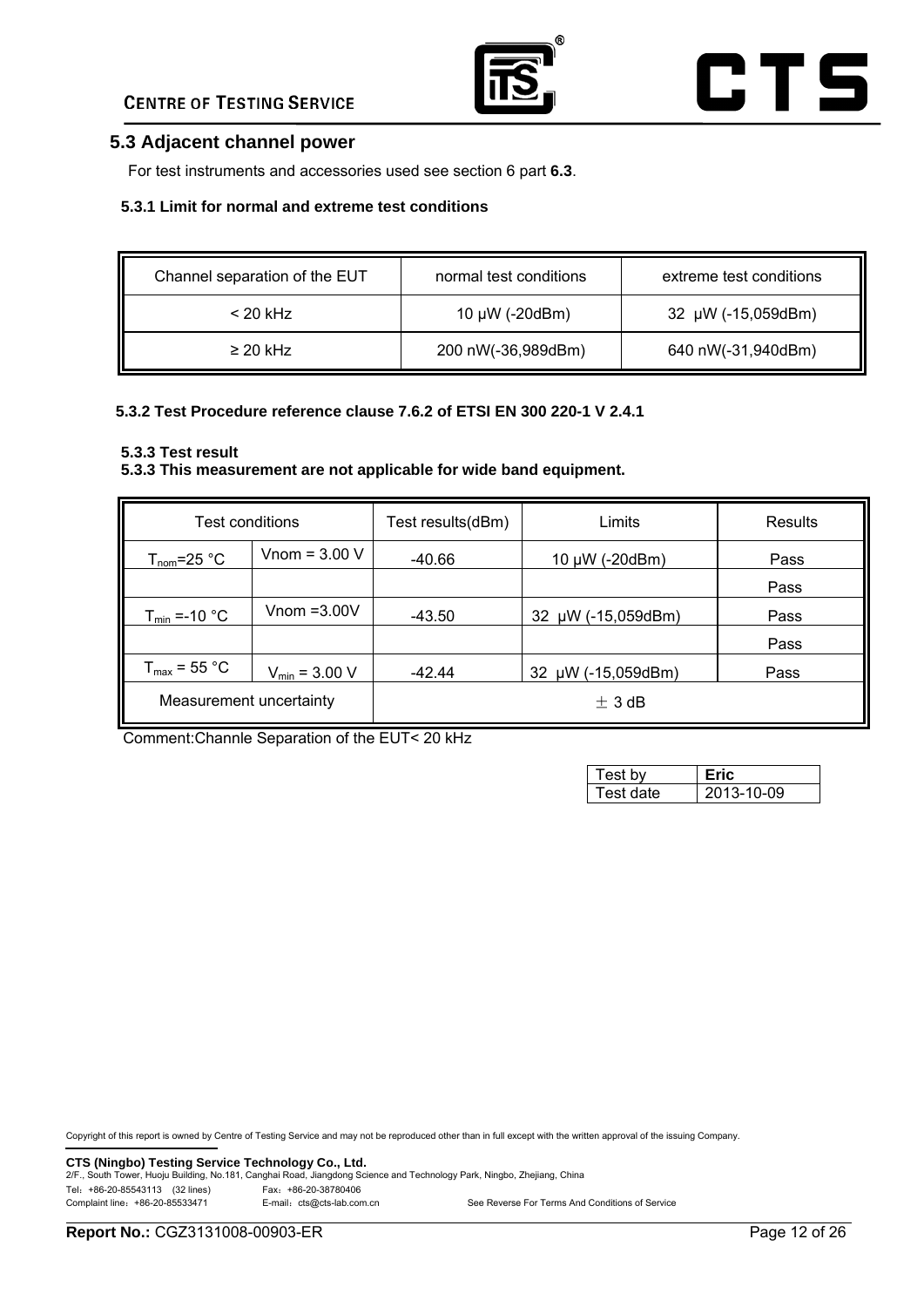

## **5.4 Transmitter Spurious emissions**

For test instruments and accessories used see section 6 part **6.4**.

#### **5.4.1 Limits reference clause 7.8.5 of ETSI EN 300 220-1 V 2.4.1, Detail see below.**

| Frequency<br><b>State</b> | 47 MHz to 74 MHz<br>87.5 MHz to 118 MHz<br>174 MHz to 230 MHz<br>470 MHz to 862 MHz | Other frequencies<br>below 1 000 MHz | Frequencies<br>above 1 000 MHz |  |
|---------------------------|-------------------------------------------------------------------------------------|--------------------------------------|--------------------------------|--|
| Operating                 | 4 nW                                                                                | 250 nW                               | 1 uW                           |  |
| Standby                   | 2 nW                                                                                | 2 nW                                 | 20 nW                          |  |

**5.4.2 Test Procedure reference clause 7.8 of ETSI EN 300 220-1 V 2.4.1** 

Copyright of this report is owned by Centre of Testing Service and may not be reproduced other than in full except with the written approval of the issuing Company.

**CTS (Ningbo) Testing Service Technology Co., Ltd.** 2/F., South Tower, Huoju Building, No.181, Canghai Road, Jiangdong Science and Technology Park, Ningbo, Zhejiang, China Tel: +86-20-85543113 (32 lines)<br>Complaint line: +86-20-85533471 E-mail: cts@cts-lab.com E-mail: cts@cts-lab.com.cn See Reverse For Terms And Conditions of Service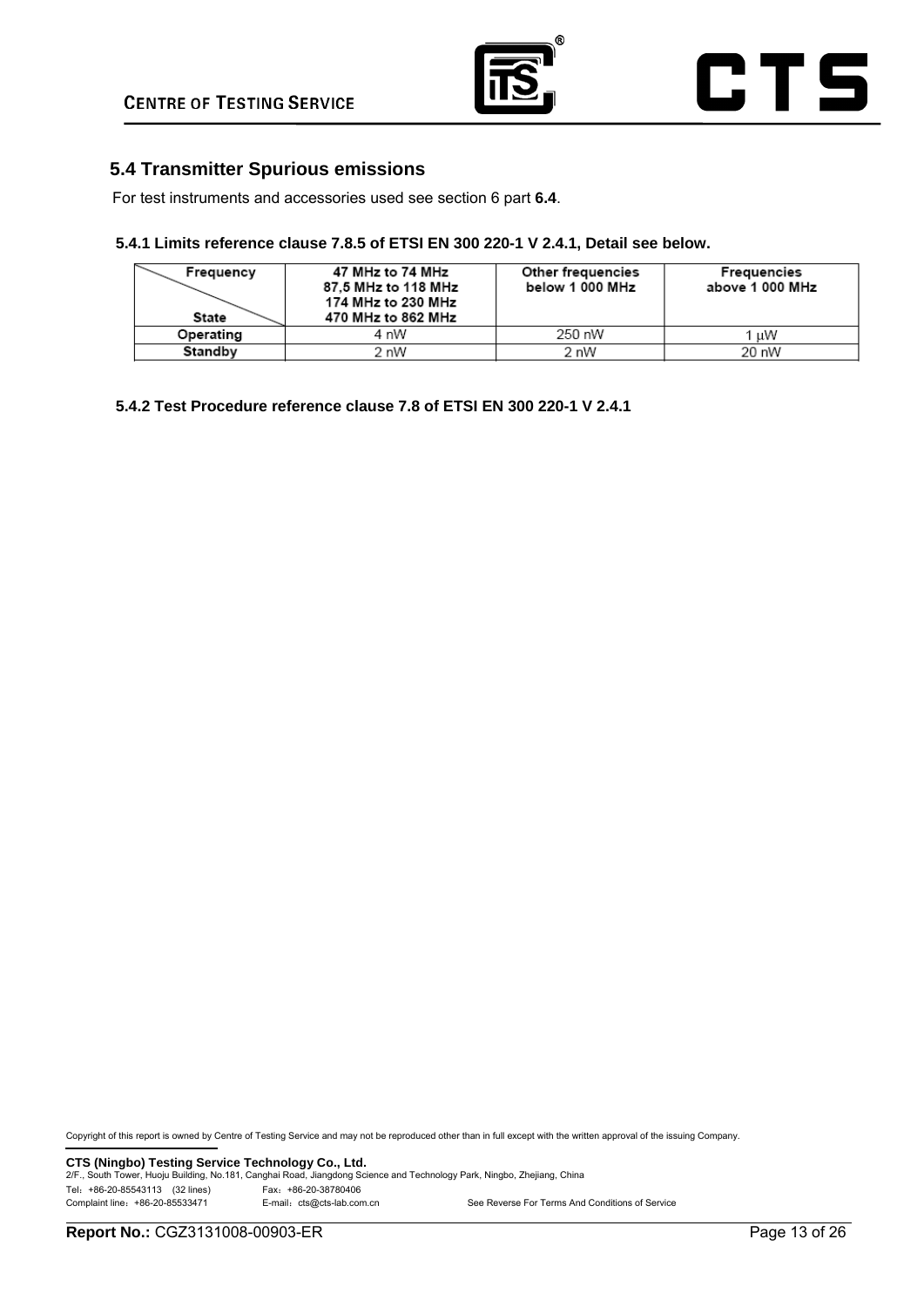



#### **5.5.3 Test Results**

| Test point:<br>Operation mode<br>Remarks: | Horizontal<br>Normal<br><b>TX Operating</b> |                                         | Result: | ■ - passed<br>- not passed |
|-------------------------------------------|---------------------------------------------|-----------------------------------------|---------|----------------------------|
| <b>EUT</b>                                |                                             | <b>WALL MOUNT REMOTE</b>                |         |                            |
| <b>Operating Condition</b>                |                                             | Battery 3V                              |         |                            |
| <b>Test Condition</b>                     |                                             | Ambient Temperature: 24°C Humidity: 56% |         |                            |
| Operator                                  |                                             | <b>Eric</b>                             |         |                            |
| MODEL NO.                                 |                                             | <b>WMTX</b>                             |         |                            |



| No. | <b>Frequency</b><br>(MHz) | <b>Factor</b><br>(dB) | <b>Reading</b><br>(dBm) | Level<br>(dBm) | Limit<br>(dBm) | <b>Margin</b><br>(dB) | Det. |
|-----|---------------------------|-----------------------|-------------------------|----------------|----------------|-----------------------|------|
|     | 100.3407                  | $-23.06$              | $-68.77$                | -91.83         | $-54.00$       | $-37.83$              | peak |
|     | 134.9699                  | $-16.72$              | $-74.78$                | $-91.50$       | $-36.00$       | $-55.50$              | peak |
| 3   | 149.5792                  | -17.30                | $-73.80$                | $-91.10$       | $-36.00$       | $-55.10$              | peak |
|     | 191.7836                  | $-12.13$              | $-74.54$                | $-86.67$       | $-54.00$       | $-32.67$              | peak |
| 5   | 233.4469                  | $-12.61$              | $-73.89$                | $-86.50$       | $-36.00$       | $-50.50$              | peak |
| 6   | 296.7535                  | $-6.05$               | $-74.59$                | -80.64         | $-36.00$       | $-44.64$              | peak |

Copyright of this report is owned by Centre of Testing Service and may not be reproduced other than in full except with the written approval of the issuing Company.

**CTS (Ningbo) Testing Service Technology Co., Ltd.** 2/F., South Tower, Huoju Building, No.181, Canghai Road, Jiangdong Science and Technology Park, Ningbo, Zhejiang, China Tel: +86-20-85543113 (32 lines)<br>
Complaint line: +86-20-85533471 E-mail: cts@cts-lab.com.cn

See Reverse For Terms And Conditions of Service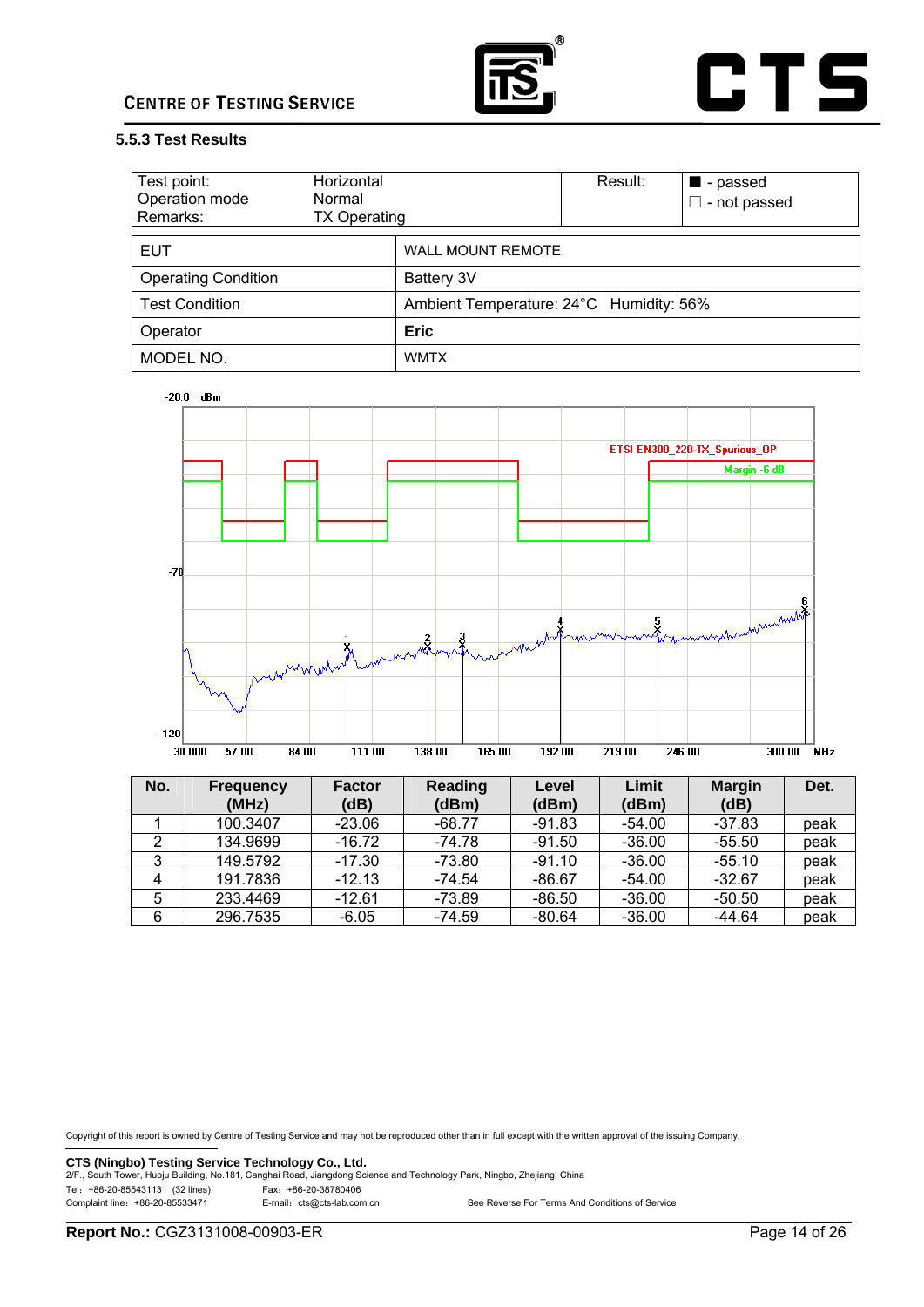





| No. | <b>Frequency</b><br>(MHz) | <b>Factor</b><br>(dB) | Reading<br>(dBm) | Level<br>(dBm) | Limit<br>(dBm) | <b>Margin</b><br>(dB) | Det. |
|-----|---------------------------|-----------------------|------------------|----------------|----------------|-----------------------|------|
|     | 347.6953                  | $-13.41$              | $-73.12$         | $-86.53$       | $-36.00$       | $-50.53$              | peak |
| 2   | 485.1703                  | $-9.81$               | -72.51           | $-82.32$       | $-54.00$       | $-28.32$              | peak |
| 3   | 631.0621                  | $-7.37$               | $-74.07$         | $-81.44$       | $-54.00$       | $-27.44$              | peak |
| 4   | 750.3006                  | $-6.30$               | $-73.13$         | $-79.43$       | $-54.00$       | $-25.43$              | peak |
| 5   | 868.1362                  | $-7.54$               | $-49.05$         | $-56.59$       | $-36.00$       | $-20.59$              | peak |
| 6   | 891.9839                  | -4.33                 | $-74.34$         | $-78.67$       | $-36.00$       | $-42.67$              | peak |

#### Above 1GHZ

| No. | Frequency<br>(MHz) | <b>Factor</b><br>(dB) | Reading<br>(dBm) | Level<br>(dBm) | Limit<br>(dBm) | <b>Margin</b><br>(dB) | Det. |
|-----|--------------------|-----------------------|------------------|----------------|----------------|-----------------------|------|
|     | 1282.565           | $-3.28$               | $-47.07$         | -50.35         | $-30.00$       | $-20.35$              | peak |
| 2   | 1729.960           | $-1.27$               | $-56.06$         | $-57.33$       | $-30.00$       | $-27.33$              | peak |
| 3   | 2153.808           | 0.36                  | $-33.60$         | $-33.24$       | $-30.00$       | $-3.24$               | peak |
| 4   | 3025.050           | 6.68                  | $-51.17$         | $-44.49$       | $-30.00$       | $-14.49$              | peak |
| 5   | 3896.293           | 9.48                  | $-55.68$         | $-46.20$       | $-30.00$       | $-16.20$              | peak |
| 6   | 6980.962           | 17.75                 | $-63.92$         | $-46.17$       | $-30.00$       | $-16.17$              | peak |

Note:Level=Reading+Facytor. Margin=Limit-Level.

Copyright of this report is owned by Centre of Testing Service and may not be reproduced other than in full except with the written approval of the issuing Company.

**CTS (Ningbo) Testing Service Technology Co., Ltd.** 2/F., South Tower, Huoju Building, No.181, Canghai Road, Jiangdong Science and Technology Park, Ningbo, Zhejiang, China Tel:+86-20-85543113 (32 lines) Fax:+86-20-38780406

See Reverse For Terms And Conditions of Service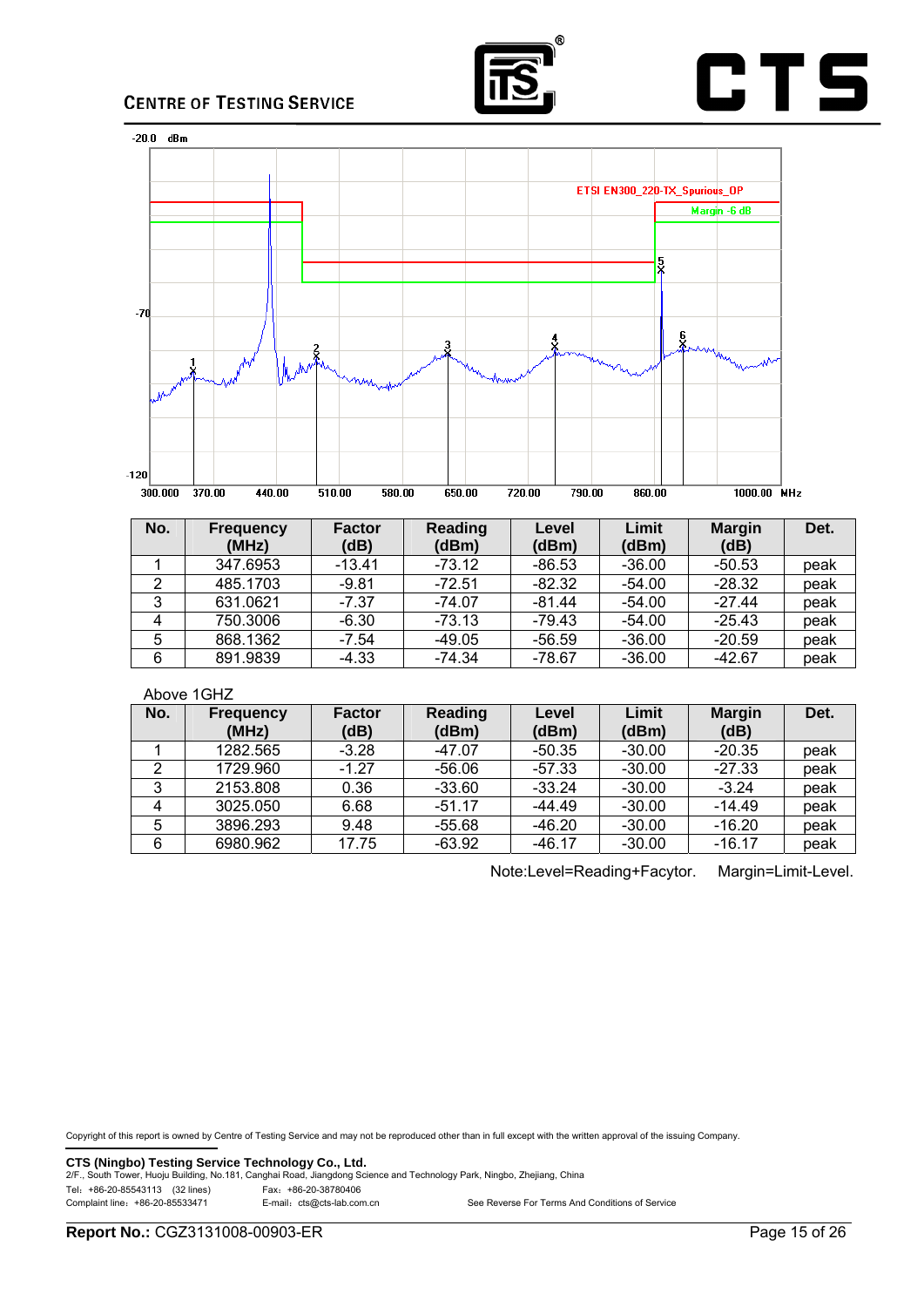



| Test point:<br>Operation mode<br>Remarks: | Vertical<br>Normal<br><b>TX Operating</b> |                                         | Result: | $\blacksquare$ - passed<br>$\square$ - not passed |
|-------------------------------------------|-------------------------------------------|-----------------------------------------|---------|---------------------------------------------------|
| <b>EUT</b>                                |                                           | <b>WALL MOUNT REMOTE</b>                |         |                                                   |
| <b>Operating Condition</b>                |                                           | Battery 3V                              |         |                                                   |
| <b>Test Condition</b>                     |                                           | Ambient Temperature: 24°C Humidity: 56% |         |                                                   |
| Operator                                  |                                           | <b>Eric</b>                             |         |                                                   |
| MODEL NO.                                 |                                           | <b>WMTX</b>                             |         |                                                   |





| No. | <b>Frequency</b><br>(MHz) | <b>Factor</b><br>(dB) | Reading<br>(dBm) | Level<br>(dBm) | Limit<br>(dBm) | <b>Margin</b><br>(dB) | Det. |
|-----|---------------------------|-----------------------|------------------|----------------|----------------|-----------------------|------|
|     | 74.9098                   | $-21.48$              | $-74.88$         | $-96.36$       | $-36.00$       | $-60.36$              | peak |
| 2   | 100.3407                  | $-23.06$              | $-68.64$         | $-91.70$       | $-54.00$       | $-37.70$              | peak |
| 3   | 140.9218                  | $-16.47$              | $-74.16$         | $-90.63$       | $-36.00$       | $-54.63$              | peak |
| 4   | 191.7836                  | $-12.13$              | $-73.73$         | $-85.86$       | $-54.00$       | $-31.86$              | peak |
| 5   | 225.3307                  | $-12.38$              | $-74.04$         | $-86.42$       | $-54.00$       | $-32.42$              | peak |
| 6   | 294.5892                  | -6.38                 | $-73.57$         | $-79.95$       | $-36.00$       | $-43.95$              | peak |

Copyright of this report is owned by Centre of Testing Service and may not be reproduced other than in full except with the written approval of the issuing Company.

**CTS (Ningbo) Testing Service Technology Co., Ltd.** 2/F., South Tower, Huoju Building, No.181, Canghai Road, Jiangdong Science and Technology Park, Ningbo, Zhejiang, China Tel: +86-20-85543113 (32 lines)<br>
Complaint line: +86-20-85533471 E-mail: cts@cts-lab.com.cn

See Reverse For Terms And Conditions of Service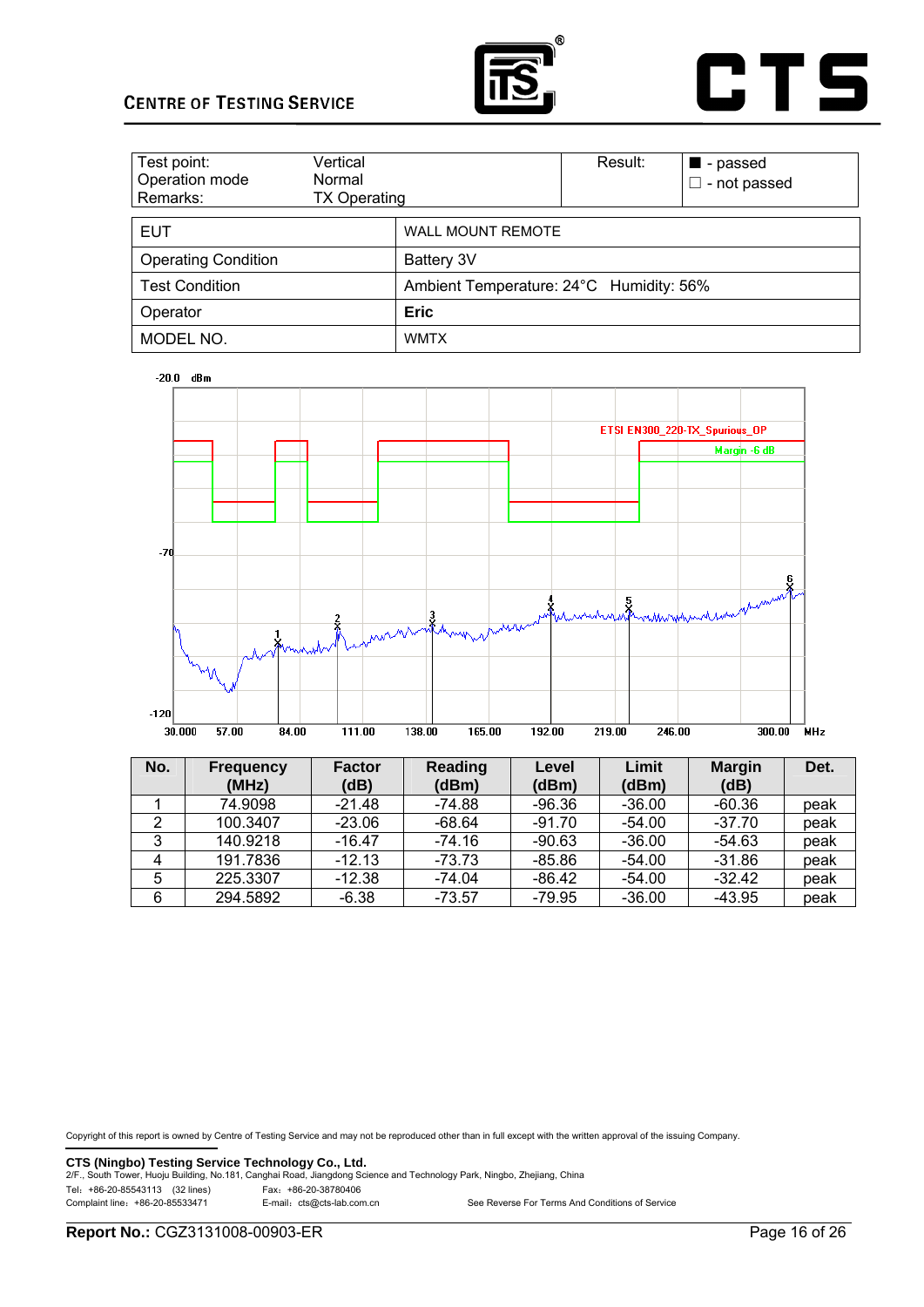





| No. | <b>Frequency</b><br>(MHz) | <b>Factor</b><br>(dB) | <b>Reading</b><br>(dBm) | Level<br>(dBm) | Limit<br>(dBm) | <b>Margin</b><br>(dB) | Det. |
|-----|---------------------------|-----------------------|-------------------------|----------------|----------------|-----------------------|------|
|     | 335.0701                  | $-14.31$              | -73.08                  | -87.39         | $-36.00$       | -51.39                | peak |
| 2   | 486.5731                  | -9.85                 | $-74.35$                | $-84.20$       | $-54.00$       | $-30.20$              | peak |
| 3   | 624.0480                  | $-7.18$               | $-73.72$                | $-80.90$       | $-54.00$       | $-26.90$              | peak |
| 4   | 765.7315                  | $-5.62$               | $-74.28$                | $-79.90$       | $-54.00$       | $-25.90$              | peak |
| 5   | 868.1363                  | $-7.54$               | $-50.45$                | -57.99         | $-36.00$       | $-21.99$              | peak |
| 6   | 921.4429                  | -4.70                 | $-73.77$                | -78.47         | $-36.00$       | $-42.47$              | peak |

#### Above 1GHZ

| No. | <b>Frequency</b> | <b>Factor</b> | Reading  | Level    | Limit    | <b>Margin</b> | Det. |
|-----|------------------|---------------|----------|----------|----------|---------------|------|
|     | (MHz)            | (dB)          | (dBm)    | (dBm)    | (dBm)    | (dB)          |      |
|     | 1282.565         | $-3.28$       | $-43.54$ | -46.82   | $-30.00$ | $-16.82$      | peak |
| າ   | 2153.808         | 0.36          | $-44.40$ | -44.04   | $-30.00$ | $-14.04$      | peak |
| 3   | 3025.050         | 6.68          | $-55.46$ | $-48.78$ | $-30.00$ | $-18.78$      | peak |
|     | 3896.293         | 9.48          | $-54.28$ | $-44.80$ | $-30.00$ | $-14.80$      | peak |
| 5   | 4767.535         | 11.61         | $-63.02$ | $-51.41$ | $-30.00$ | $-21.41$      | peak |
| 6   | 6957.415         | 17.70         | $-63.54$ | $-45.84$ | $-30.00$ | $-15.84$      | peak |

#### **Above 1G test results Margin all >10dBm**

Note:Level=Reading+Facytor. Margin=Limit-Level.

|--|

| Test bv   |            |
|-----------|------------|
| Test date | 2013-10-09 |

Copyright of this report is owned by Centre of Testing Service and may not be reproduced other than in full except with the written approval of the issuing Company.

**CTS (Ningbo) Testing Service Technology Co., Ltd.** 2/F., South Tower, Huoju Building, No.181, Canghai Road, Jiangdong Science and Technology Park, Ningbo, Zhejiang, China Tel:+86-20-85543113 (32 lines) Fax:+86-20-38780406

| Complaint line: +86-20-85533471 | E-mail: cts@cts-lab.com.cn | See Reverse For Terms And Conditions of Service |
|---------------------------------|----------------------------|-------------------------------------------------|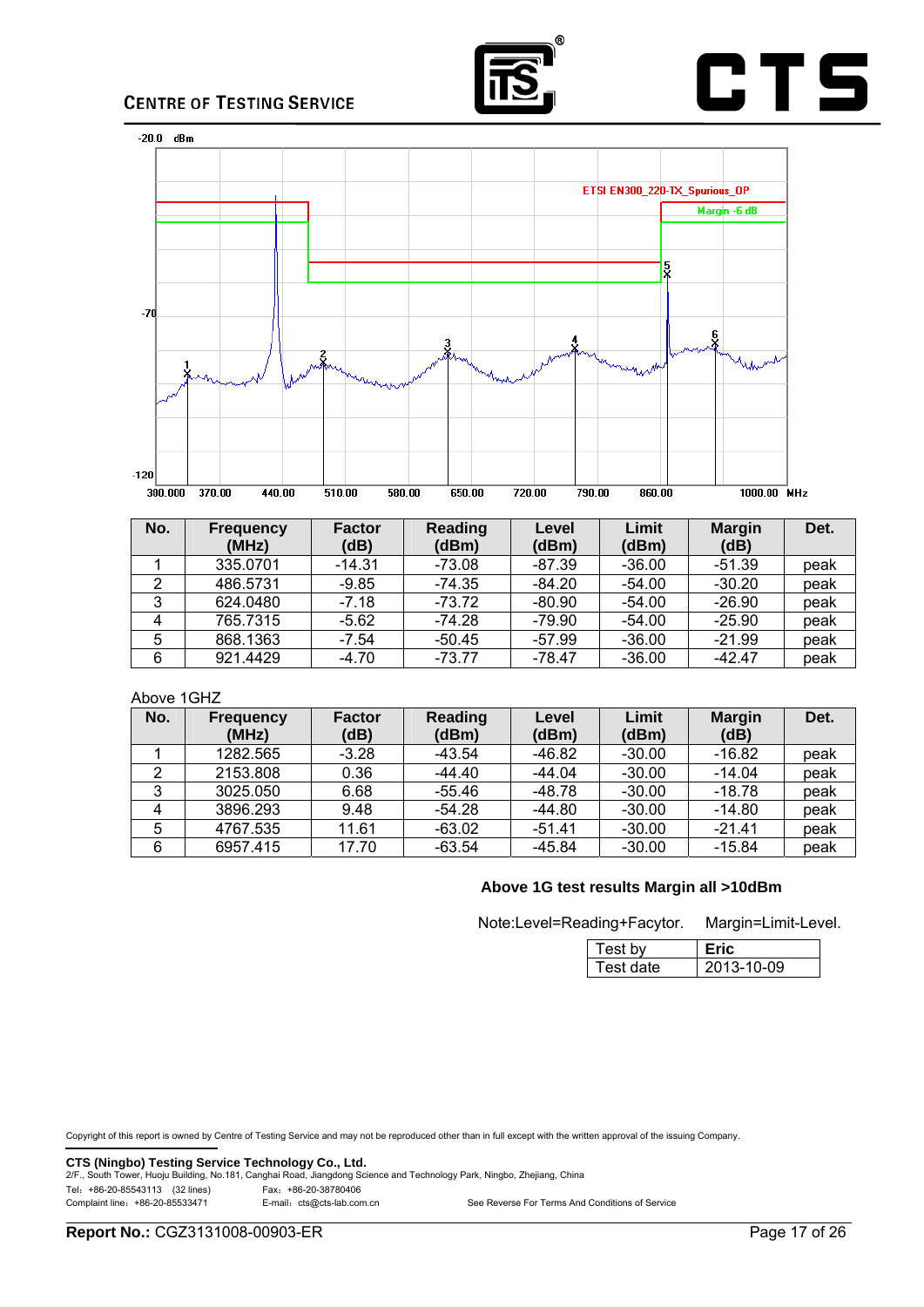

# CTS

## **5.5 Frequency Stability under low voltage conditions**

For test instruments and accessories used see section 6 part **6.5**.

**5.5.1 Limits reference clause 7.9.3 of ETSI EN 300 220-1 V 2.4.1** 

#### **5.5.2 Test Procedure reference clause 7.9.2 of ETSI EN 300 220-1 V 2.4.1**

#### **5.5.3 Test Results**

This test is required for battery operated equipment only.

Test result: The equipment under test remains within the assigned operating frequency band whilst the radiated or conducted power is greater than the spurious emission limits.

| <b>Test conditions</b>  |                   | <b>Test results(MHz)</b> | Error(kHz) | <b>Results</b> |
|-------------------------|-------------------|--------------------------|------------|----------------|
| $T_{\text{nom}}$ =25 °C | $V_{nom} = 3.0V$  | 433.902                  |            | Pass           |
| $T_{\text{nom}}$ =25 °C | $V_{ext}$ = 2.5 V | 433.901                  | $\sim$     | Pass           |
| $T_{\text{nom}}$ =25 °C | $V_{ext}$ = 2.0 V | 433.899                  | -3         | Pass           |
| End point               | $V_{ext}$ = 1.5 V | 433.897                  | -5         | Pass           |

| Test bv   |            |
|-----------|------------|
| Test date | 2013-10-09 |

Copyright of this report is owned by Centre of Testing Service and may not be reproduced other than in full except with the written approval of the issuing Company.

**CTS (Ningbo) Testing Service Technology Co., Ltd.**<br>2/F., South Tower, Huoju Building, No.181, Canghai Road, Jiangdong Science and Technology Park, Ningbo, Zhejiang, China Tel:+86-20-85543113 (32 lines) Fax:+86-20-38780406 Complaint line: +86-20-85533471 E-mail: cts@cts-lab.com.cn See Reverse For Terms And Conditions of Service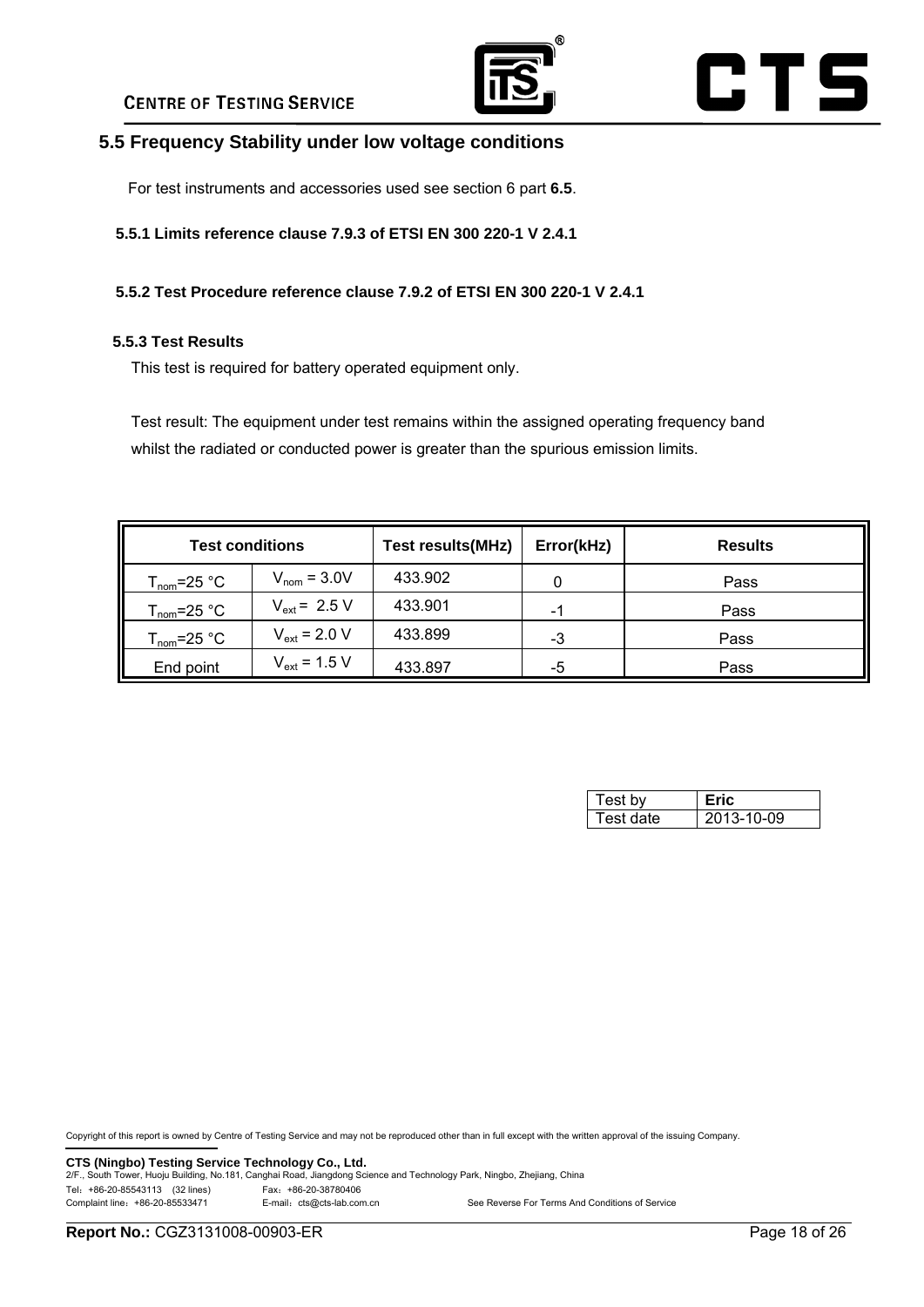

## **5.6 Duty cycle**

For test instruments and accessories used see section 6 part **6.6**.

#### **5.6.1 Limits reference clause 7.10.3 of ETSI EN 300 220-1 V 2.4.1**

| Class | Duty cycle ratio |
|-------|------------------|
|       | < 0,1%           |
|       | $1,0\%$          |
|       | < 10%            |
|       | Up to 100%       |

#### **5.6.2 Test Procedure reference clause 7.10.2 of ETSI EN 300 220-1 V 2.4.1**

#### **5.6.3 Test Results**

The typical usage pattern as declared by the manufacturer is: Up to 100%

| Test bv   |            |
|-----------|------------|
| Test date | 2013-10-09 |

Copyright of this report is owned by Centre of Testing Service and may not be reproduced other than in full except with the written approval of the issuing Company.

**CTS (Ningbo) Testing Service Technology Co., Ltd.** 2/F., South Tower, Huoju Building, No.181, Canghai Road, Jiangdong Science and Technology Park, Ningbo, Zhejiang, China Tel: +86-20-85543113 (32 lines)<br>Complaint line: +86-20-85533471 E-mail: cts@cts-lab.com E-mail: cts@cts-lab.com.cn See Reverse For Terms And Conditions of Service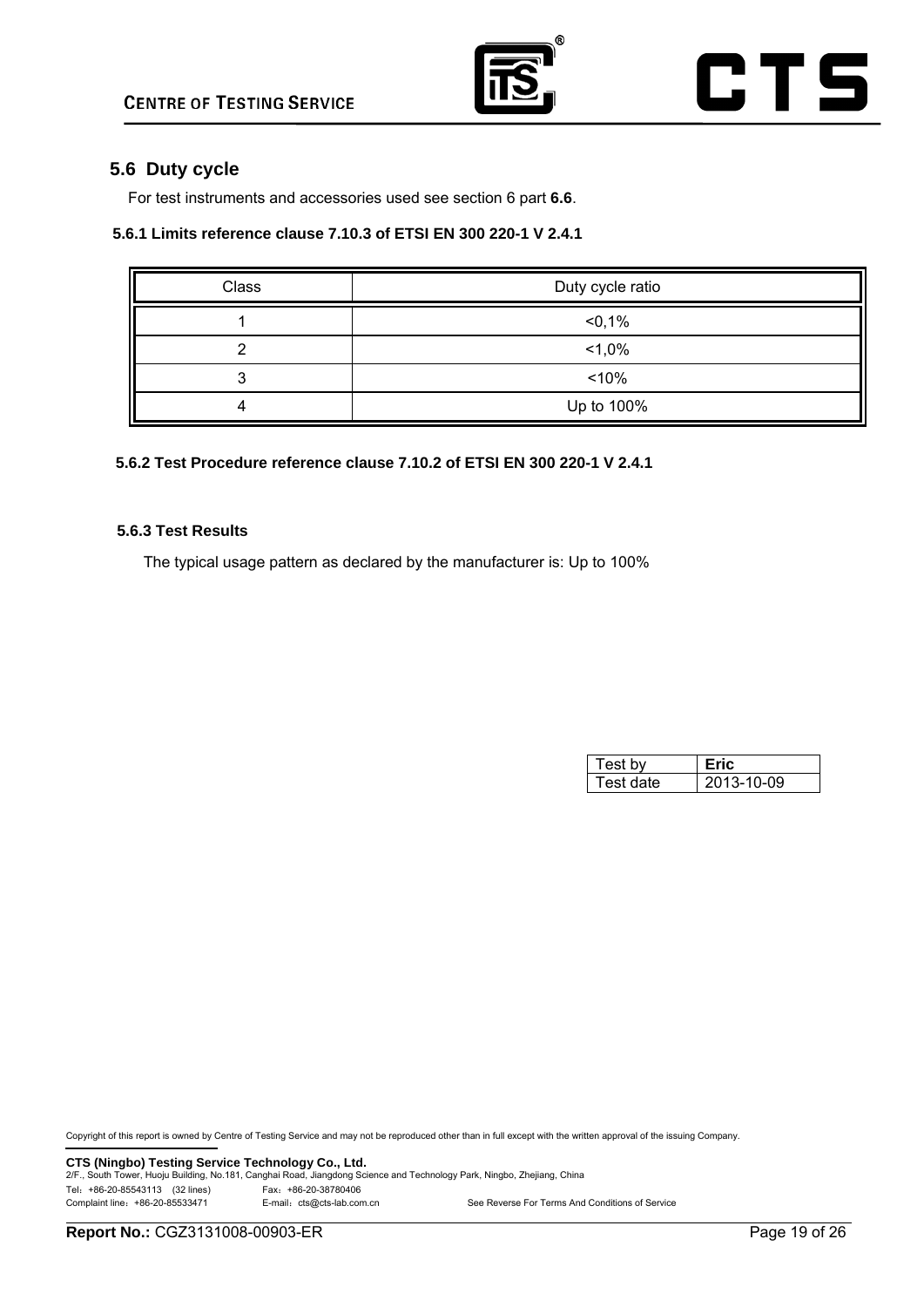

# **CTS**

# **6 USED TEST EQUIPMENT**

| 6.1      |                                    |                 |                 |            |            |  |
|----------|------------------------------------|-----------------|-----------------|------------|------------|--|
|          | Effective isotropic radiated power |                 |                 |            |            |  |
| Ite<br>m | <b>Test Equipment</b>              | Manufacturer    | Model No.       | Serial No. | Last Cal.  |  |
| 1        | Signal analyzer                    | ROHDE & SCHWARZ | FSIQ26          | 100311     | 2013/03/28 |  |
| 2        | <b>Biconical Antenna</b>           | ROHDE & SCHWARZ | HK116           | 100221     | 2013/03/29 |  |
| 3        | Log per Antenna                    | ROHDE & SCHWARZ | <b>HL223</b>    | 100226     | 2013/03/29 |  |
| 4        | Log per Antenna                    | ROHDE & SCHWARZ | <b>HL050</b>    | 100186     | 2013/03/29 |  |
| 5        | Pre-Amplifier                      | <b>EMC</b>      | <b>EMC330</b>   | 980113     | 2013/03/28 |  |
| 6        | Pre-Amplifier                      | <b>EMC</b>      | EMC012645       | 980114     | 2013/03/28 |  |
| 7        | Temperature<br>Chamber             | <b>GW</b>       | GDS-150         | 1016       | 2013/03/29 |  |
| 8        | Oscilloscope                       | Agilent         | <b>DSO6104A</b> | MY40009313 | 2013/03/29 |  |
| 9        | Power meter                        | ROHDE & SCHWARZ | <b>NRVS</b>     | 842856/049 | 2012/11/06 |  |

#### 6.2

|      | <b>Frequency Range</b> |                 |                    |            |            |  |  |  |
|------|------------------------|-----------------|--------------------|------------|------------|--|--|--|
| Item | Test Equipment         | Manufacturer    | Model No.          | Serial No. | Last Cal.  |  |  |  |
|      | Signal analyzer        | ROHDE & SCHWARZ | FSIQ <sub>26</sub> | 100311     | 2013/03/28 |  |  |  |
|      | Temperature<br>Chamber | GW              | GDS-150            | 1016       | 2013/03/29 |  |  |  |

## 6.3

|      | <b>Spurious Emissions</b> |                            |               |            |            |
|------|---------------------------|----------------------------|---------------|------------|------------|
| Item | <b>Test Equipment</b>     | Manufacturer               | Model No.     | Serial No. | Last Cal.  |
|      | Signal analyzer           | <b>ROHDE &amp; SCHWARZ</b> | FSIQ26        | 100311     | 2013/03/28 |
| 2    | <b>Biconical Antenna</b>  | <b>ROHDE &amp; SCHWARZ</b> | <b>HK116</b>  | 100221     | 2013/03/29 |
| 3    | Log per Antenna           | <b>ROHDE &amp; SCHWARZ</b> | <b>HL223</b>  | 100226     | 2013/03/29 |
| 4    | Log per Antenna           | <b>ROHDE &amp; SCHWARZ</b> | <b>HL050</b>  | 100186     | 2013/03/29 |
| 5    | Pre-Amplifier             | <b>EMC</b>                 | <b>EMC330</b> | 980113     | 2013/03/28 |
| 6    | Pre-Amplifier             | EMC                        | EMC012645     | 980114     | 2013/03/28 |
|      | <b>EMI Test Software</b>  | Farad                      | EZ-EMC        | N/A        | N/A        |

#### 6.4

| Dwell Time |                       |                 |           |            |            |
|------------|-----------------------|-----------------|-----------|------------|------------|
| Item       | <b>Test Equipment</b> | Manufacturer    | Model No. | Serial No. | Last Cal.  |
|            | Signal analyzer       | ROHDE & SCHWARZ | FSIQ26    | 100311     | 2013/03/28 |

Copyright of this report is owned by Centre of Testing Service and may not be reproduced other than in full except with the written approval of the issuing Company.

**CTS (Ningbo) Testing Service Technology Co., Ltd.** 2/F., South Tower, Huoju Building, No.181, Canghai Road, Jiangdong Science and Technology Park, Ningbo, Zhejiang, China

Tel:+86-20-85543113 (32 lines) Fax:+86-20-38780406

See Reverse For Terms And Conditions of Service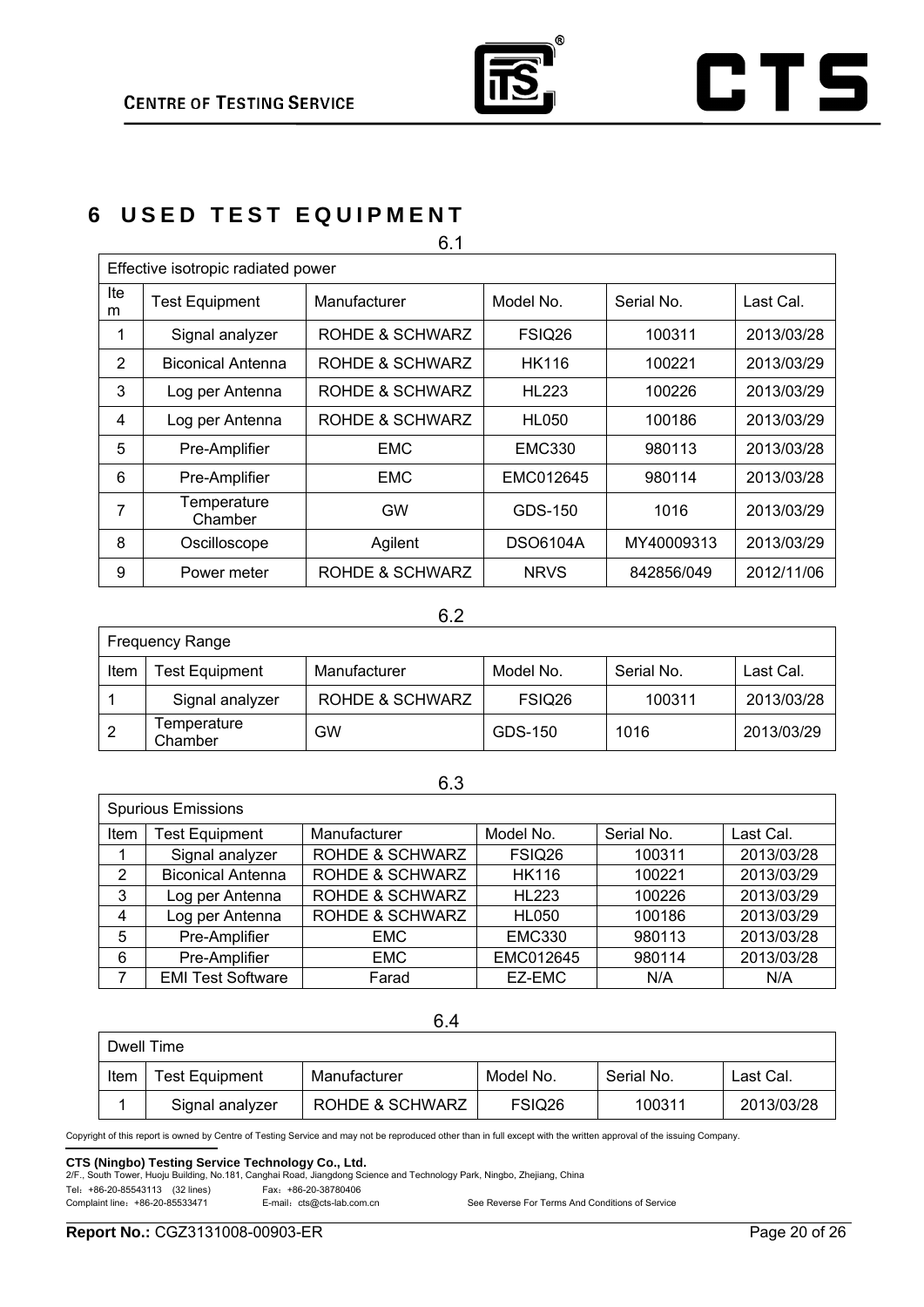

## **7 TEST PHOTOGRAPHS**

**7.1. Photo of radiated emission measurement (R.E. Electric field)** 



**RE Below 1GHz** 



**RE Above 1GHz** 

Copyright of this report is owned by Centre of Testing Service and may not be reproduced other than in full except with the written approval of the issuing Company.

**CTS (Ningbo) Testing Service Technology Co., Ltd.** 2/F., South Tower, Huoju Building, No.181, Canghai Road, Jiangdong Science and Technology Park, Ningbo, Zhejiang, China Tel: +86-20-85543113 (32 lines)<br>Complaint line: +86-20-85533471 E-mail: cts@cts-lab.com E-mail: cts@cts-lab.com.cn See Reverse For Terms And Conditions of Service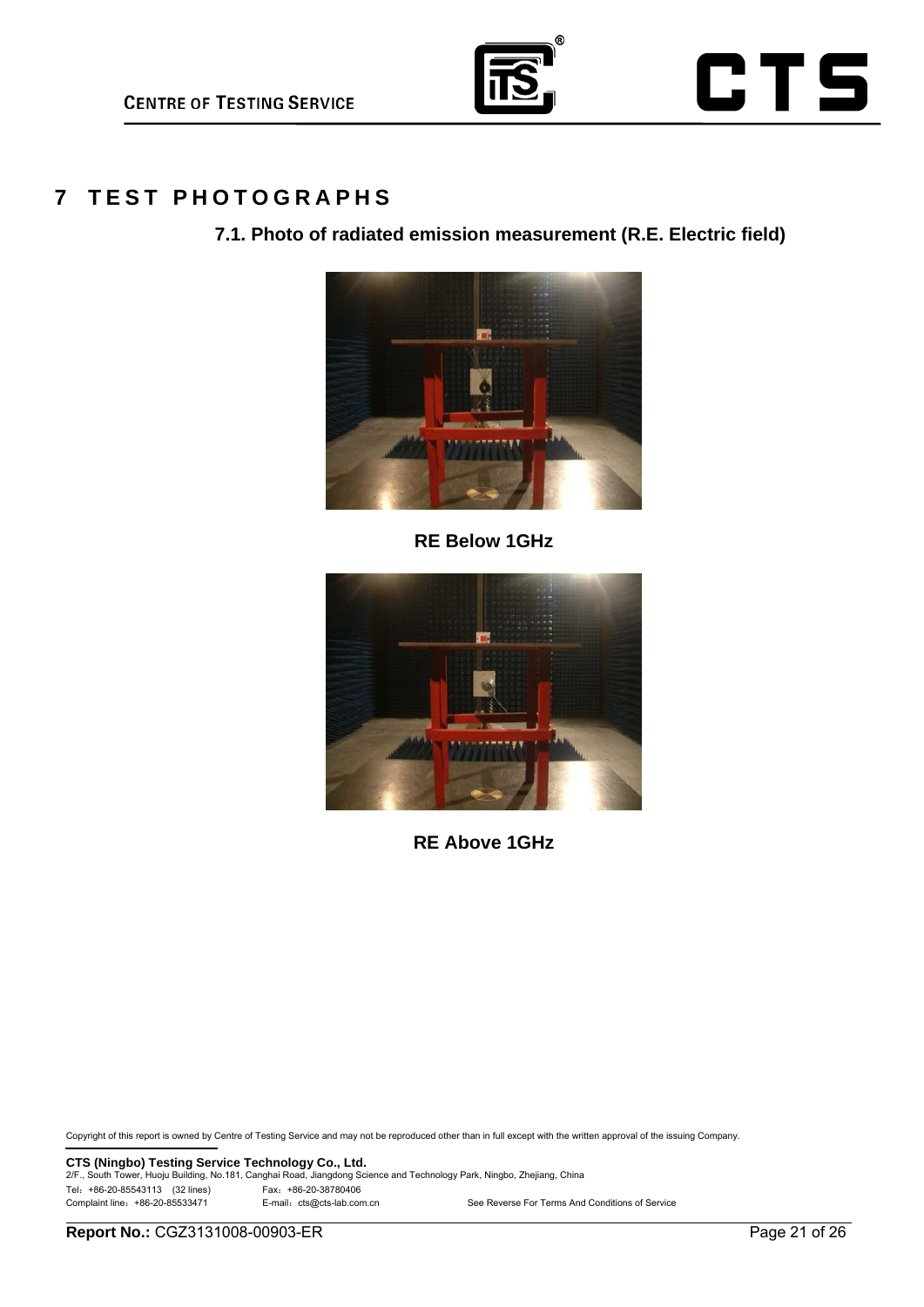

# **CTS**

## **8 External Photos of the EUT**



**External view 1** 



**External view 2**



**External view 3**

Copyright of this report is owned by Centre of Testing Service and may not be reproduced other than in full except with the written approval of the issuing Company.

**CTS (Ningbo) Testing Service Technology Co., Ltd.** 2/F., South Tower, Huoju Building, No.181, Canghai Road, Jiangdong Science and Technology Park, Ningbo, Zhejiang, China Tel:+86-20-85543113 (32 lines) Fax:+86-20-38780406 See Reverse For Terms And Conditions of Service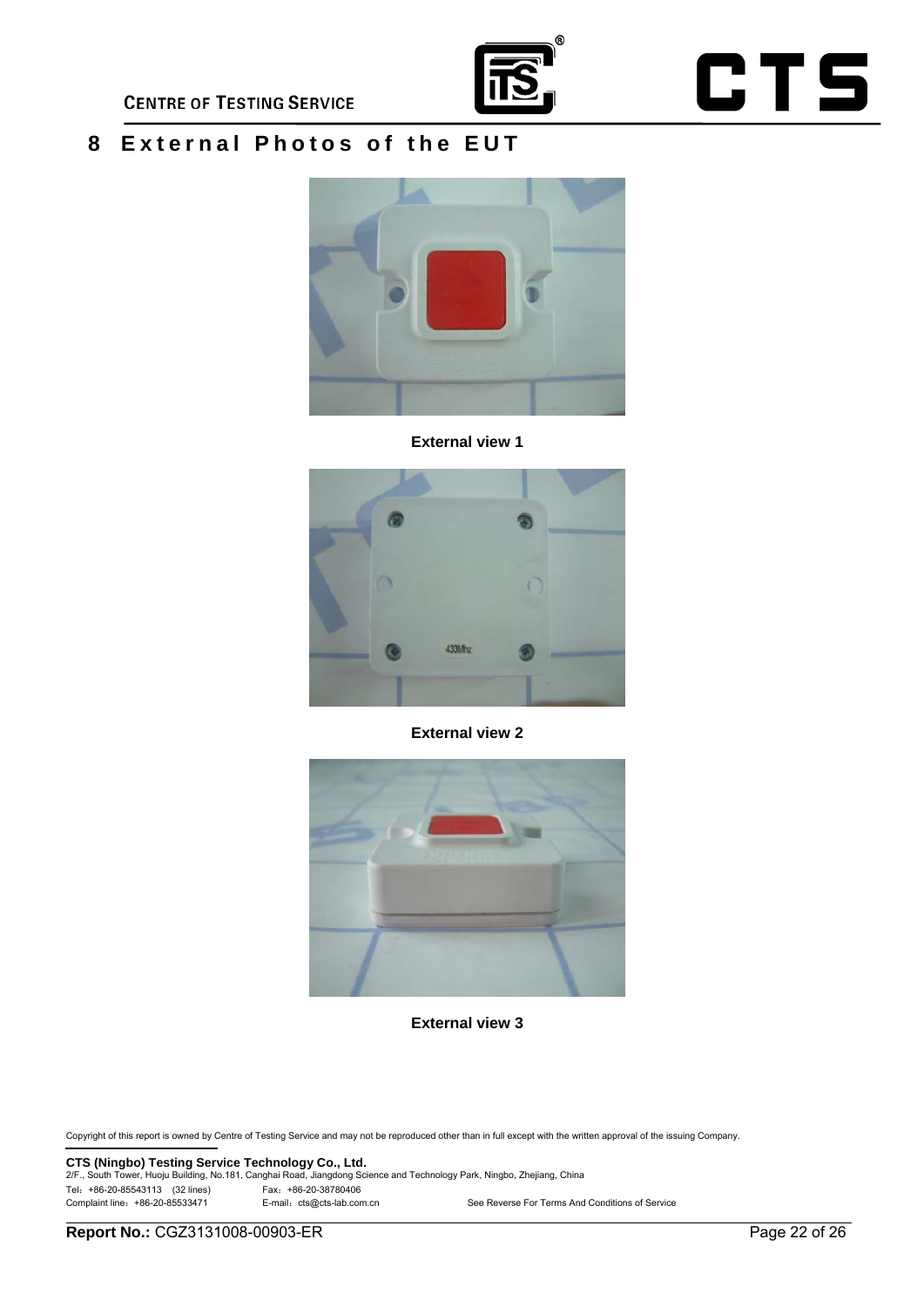

# **CTS**



#### **External view 4**



**External view 5** 



**External view 6** 

Copyright of this report is owned by Centre of Testing Service and may not be reproduced other than in full except with the written approval of the issuing Company.

**CTS (Ningbo) Testing Service Technology Co., Ltd.** 2/F., South Tower, Huoju Building, No.181, Canghai Road, Jiangdong Science and Technology Park, Ningbo, Zhejiang, China Tel:+86-20-85543113 (32 lines) Fax:+86-20-38780406 See Reverse For Terms And Conditions of Service

**Report No.:** CGZ3131008-00903-ER Page 23 of 26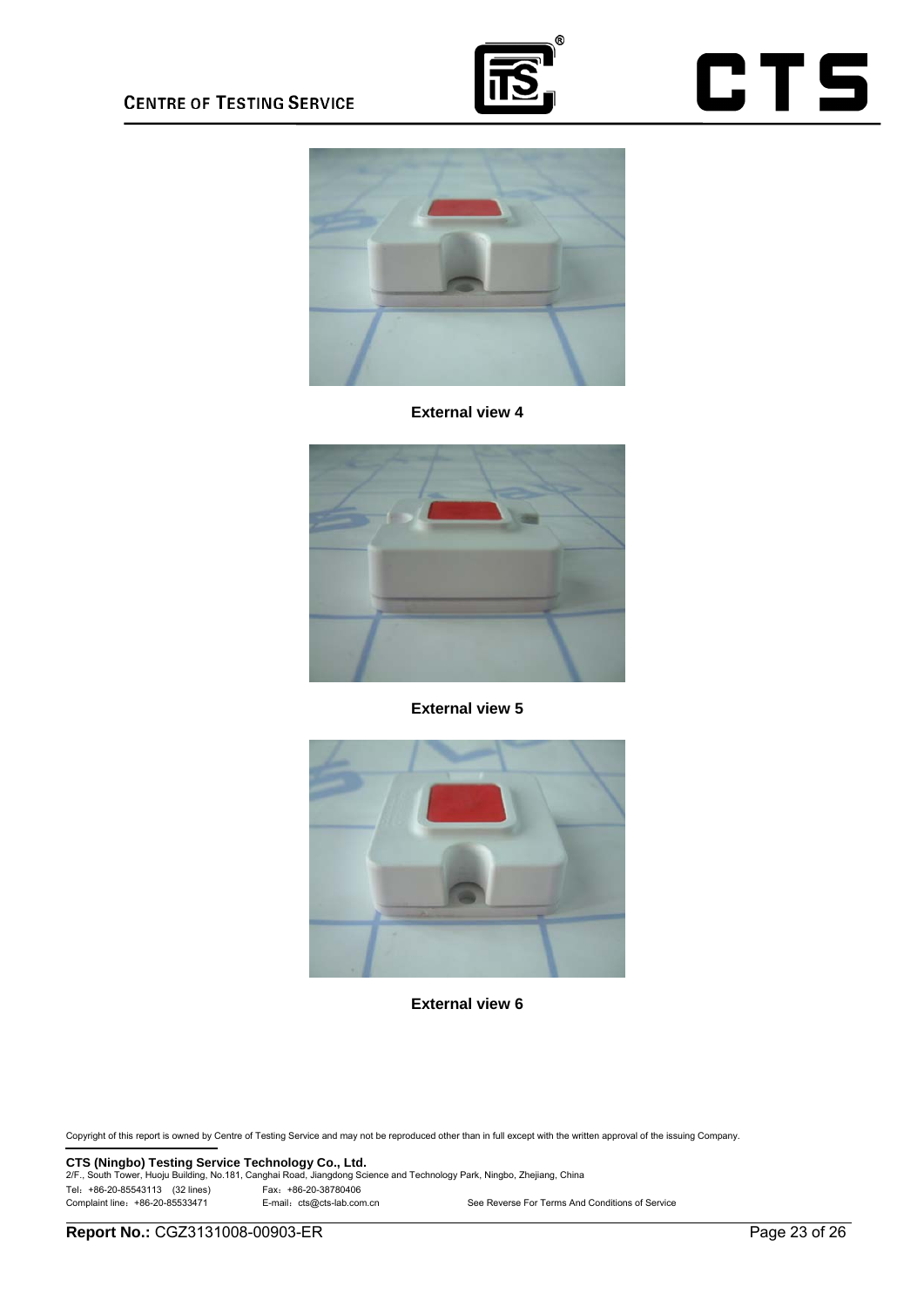





**Oscillator**



**Internal view 1**



**PCB side 1**

Copyright of this report is owned by Centre of Testing Service and may not be reproduced other than in full except with the written approval of the issuing Company.

**CTS (Ningbo) Testing Service Technology Co., Ltd.** 2/F., South Tower, Huoju Building, No.181, Canghai Road, Jiangdong Science and Technology Park, Ningbo, Zhejiang, China Tel:+86-20-85543113 (32 lines) Fax:+86-20-38780406 See Reverse For Terms And Conditions of Service

**Report No.:** CGZ3131008-00903-ER Page 24 of 26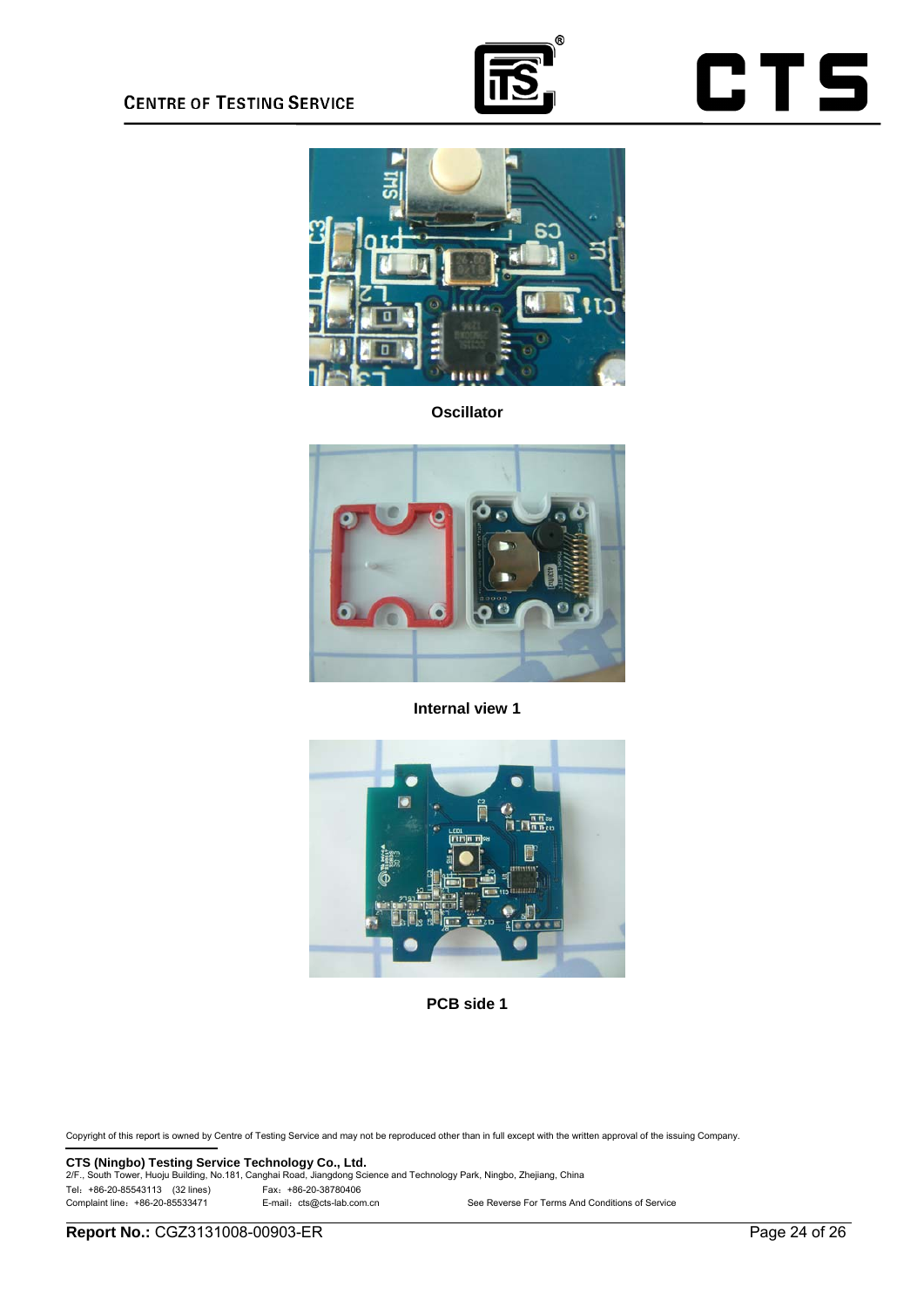





**PCB side 2**

Copyright of this report is owned by Centre of Testing Service and may not be reproduced other than in full except with the written approval of the issuing Company.

**CTS (Ningbo) Testing Service Technology Co., Ltd.** 2/F., South Tower, Huoju Building, No.181, Canghai Road, Jiangdong Science and Technology Park, Ningbo, Zhejiang, China Tel: +86-20-85543113 (32 lines)<br>
Complaint line: +86-20-85533471 E-mail: cts@cts-lab.com.cn See Reverse For Terms And Conditions of Service